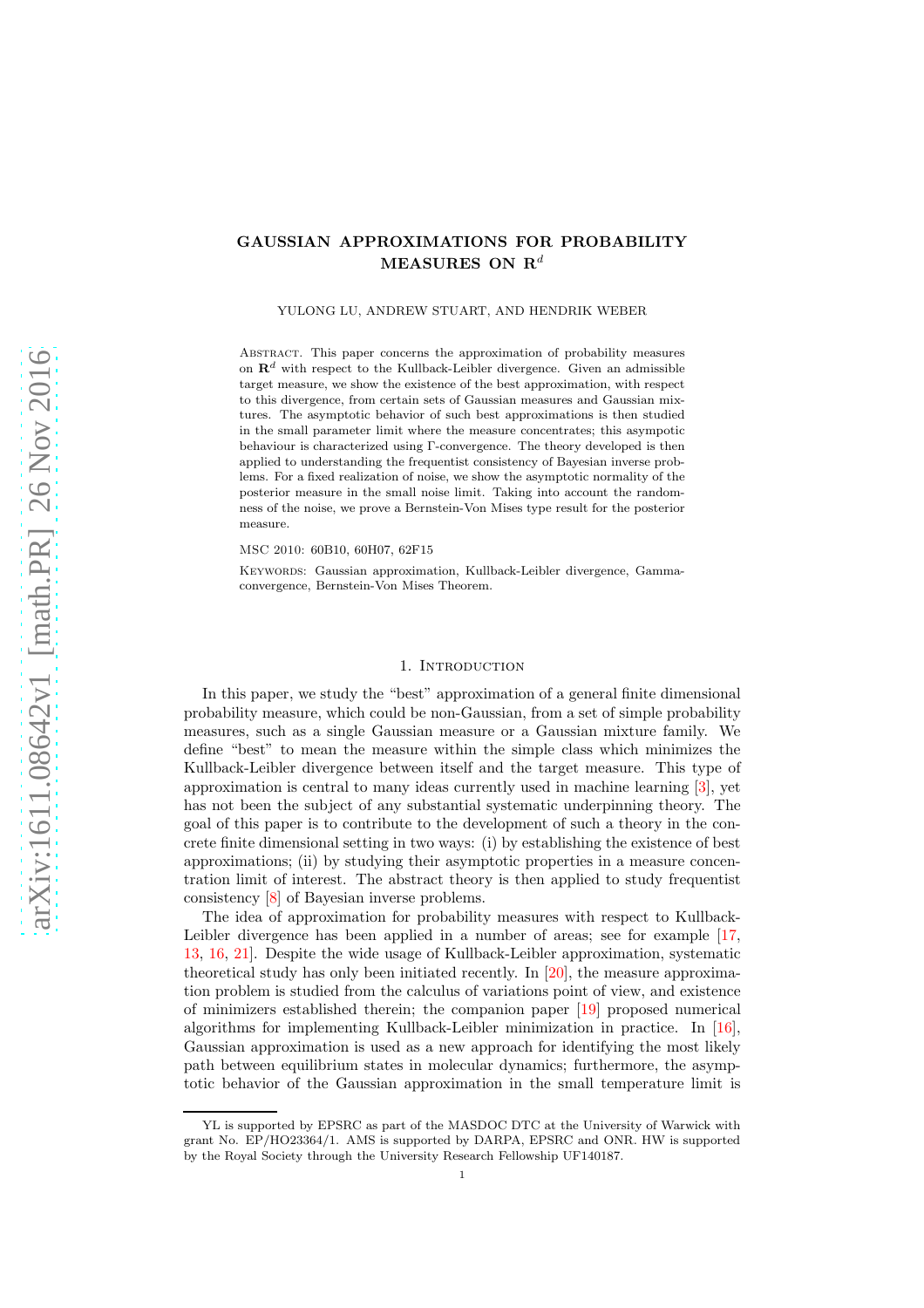analyzed via Γ-convergence. Here our interest is to develop the ideas in [\[16\]](#page-22-4) in the context of a general class of measure approximation problems in finite dimensions.

To be concrete we consider approximation of a family of probability measures  ${\mu_{\varepsilon}}_{\varepsilon>0}$  on  $\mathbf{R}^d$  with (Lebesgue) density of the form

<span id="page-1-0"></span>(1.1) 
$$
\mu_{\varepsilon}(dx) = \frac{1}{Z_{\mu,\varepsilon}} \exp\left(-\frac{1}{\varepsilon}V_1^{\varepsilon}(x) - V_2(x)\right)dx;
$$

here  $Z_{\mu,\varepsilon}$  is the normalization constant. A typical example of a measure  $\mu_{\varepsilon}$  with this form arises in the study of Bayesian inference. The measure  $\mu_{\varepsilon}$  is the posterior, the function  $\varepsilon^{-1}V_1^{\varepsilon}$  is the negative log-likelihood, up to an additive constant, and  $V_2$  is, up to an additive constant, the negative logarithm of the prior density. In addition, the parameter  $\varepsilon$  is associated with the number of observations or the noise level of the statistical experiment.

Given a measure  $\mu_{\varepsilon}$  defined by [\(1.1\)](#page-1-0), we find a measure  $\nu$  from a set of simple measures which minimizes the Kullback-Leibler divergence  $D_{\text{KL}}(\nu||\mu_{\varepsilon})$ . In addition, we characterize the limiting behavior of the best approximation from the set of simple measures, as well as the limiting behaviour of the Kullback-Leibler divergence as  $\varepsilon \downarrow 0$ .

The rest of the paper is organized as follows. In Section [2](#page-1-1) we set up various underpinning concepts which are used throughout the paper: in Subsections [2.1](#page-1-2) and [2.2,](#page-2-0) we recall some basic facts on Kullback-Leibler divergence and Γ-convergence and in Subsections [2.3](#page-2-1) and [2.4](#page-3-0) we spell out the assumptions made and the notation used. Sections [3](#page-3-1) and Section [4](#page-9-0) concern the problem of approximation of the measure  $\mu_{\varepsilon}$  by, respectively, a single Gaussian measure and a Gaussian mixture. In particular, the small  $\varepsilon$  asymptotics of the Gaussians (or Gaussian mixtures) are captured by using the framework of Γ-convergence. Finally, in Section [5,](#page-14-0) the theory which we have developed is applied to understand posterior consistency for Bayesian inverse problems.

#### 2. SET-UP

<span id="page-1-2"></span><span id="page-1-1"></span>2.1. Kullback-Leibler Divergence. Let  $\nu$  and  $\mu$  be two probability measures on  $\mathbf{R}^d$  and assume that  $\nu$  is absolutely continuous with resepct to  $\mu$ . The Kullback-Leibler divergence, or relative entropy, of  $\nu$  with respect to  $\mu$  is

$$
D_{\mathrm{KL}}(\nu||\mu) = \mathbb{E}^{\nu} \log \left( \frac{d\nu}{d\mu} \right).
$$

If  $\nu$  is not absolutely continuous with respect to  $\mu$ , then the Kullback-Leibler divergence is defined as  $+\infty$ . By definition, the Kullback-Leibler divergence is nonnegative but it is not a metric since it does not obey the triangle inequality and it is not symmetric in its two arguments. In this paper, we will consider minimizing  $D_{\text{KL}}(\nu||\mu_{\varepsilon})$  with respect to  $\nu$ , over a suitably chosen set of measures, and with  $\mu_{\varepsilon}$ being the target measure defined in [\(1.1\)](#page-1-0). Swapping the order of these two measures within the divergence is undesirable for our purposes. This is because minimizing  $D_{\text{KL}}(\mu_{\varepsilon}||\cdot)$  within the set of all Gaussian measures will lead to matching of moments [\[3\]](#page-22-0); this is inappropriate for multimodal measures where a more desirable outcome would be the existence of multiple local minimizers at each mode [\[20,](#page-22-6) [19\]](#page-22-7).

<span id="page-1-3"></span>Although the Kullback-Leibler divergence is not a metric, its information theoretic interpretation make it natural for approximate inference. Furthermore it is a convenient quantity to work with for at least two reasons. First the divergence provides useful upper bound for many metrics; in particular, one has the Pinsker inequality

$$
\frac{1}{\text{ieq:pinsker}} \quad (2.1) \quad d_{\text{TV}}(\nu, \mu) \le \sqrt{\frac{1}{2} D_{\text{KL}}(\nu || \mu)}
$$

subseccell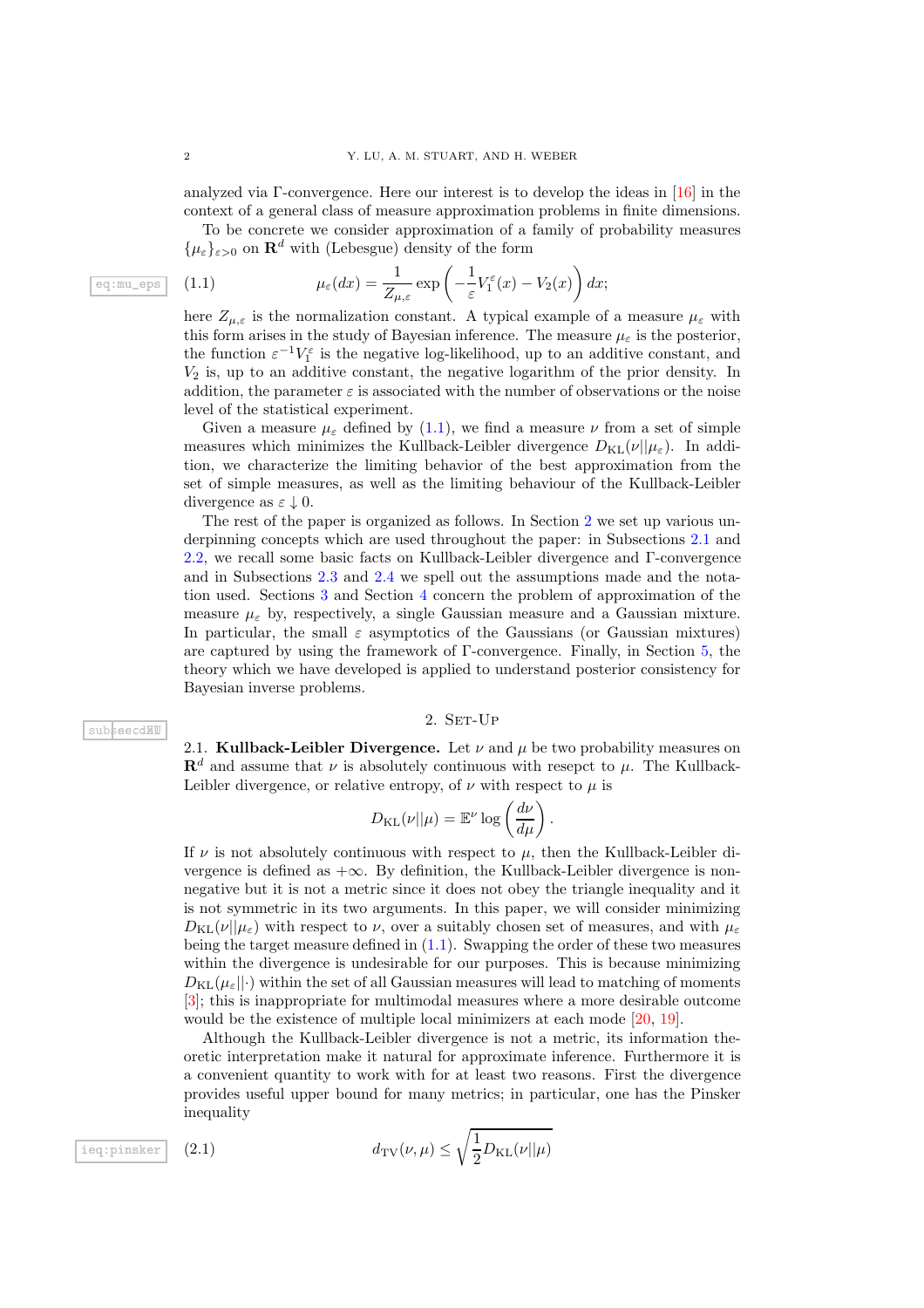3

where  $d_{\text{TV}}$  denotes the total variation distance. Second the logarithmic structure of  $D_{\text{KL}}(\cdot||\cdot)$  allows us to carry out explicit calculations, and numerical computations, which are considerably more difficult when using the total variation distance directly.

subsec:gamma

<span id="page-2-0"></span>2.2. Γ-convergence. We recall the definition and a basic result concerning Γconvergence. This is a useful tool for studying families of minimization problems. In this paper we will use it to study the parametric limit  $\varepsilon \to 0$  in our approximation problem.

<span id="page-2-3"></span>d:gcc **Definition 2.1.** Let X be a metric space and  $E_{\varepsilon}: X \to \mathbf{R}$  a family of functionals *indexed by*  $\varepsilon > 0$ *. Then*  $E_{\varepsilon}$  Γ-converges to  $E : \mathcal{X} \to \mathbf{R}$  as  $\varepsilon \to 0$  *if the following conditions hold:*

*(i) (liminf inequality) for every*  $u \in \mathcal{X}$ , and for every sequence  $u_{\varepsilon} \in \mathcal{X}$  such that  $u_{\varepsilon} \to u$ , it holds that  $E(u) \leq \liminf_{\varepsilon \downarrow 0} E_{\varepsilon}(u_{\varepsilon})$ ;

*(ii) (limsup inequality) for every*  $u \in \mathcal{X}$  *there exists a recovery sequence*  $\{u_{\varepsilon}\}\$ *such that*  $u_{\varepsilon} \to u$  *and*  $E(u) \ge \limsup_{\varepsilon \to 0} E_{\varepsilon}(u_{\varepsilon}).$ 

*We say a sequence of functionals*  ${E_{\varepsilon}}$  *is compact if*  $\limsup_{\varepsilon\downarrow0} E_{\varepsilon}(u_{\varepsilon}) < \infty$ *implies that there exists a subsequence*  $\{u_{\varepsilon_j}\}\$  *such that*  $u_{\varepsilon_j}\to u\in\mathcal{X}$ *.* 

<span id="page-2-5"></span>The notion of Γ-convergence is useful because of the following fundamental theorem, which can be proved by similar methods as the proof of [\[4,](#page-22-8) Theorem 1.21].

 $t_{\text{thm}}$ :fgamma **Theorem 2.2.** Let  $u_{\varepsilon}$  be a minimizer of  $E_{\varepsilon}$  with  $\limsup_{\varepsilon\downarrow 0} E_{\varepsilon}(u_{\varepsilon}) < \infty$ . If  $E_{\varepsilon}$ *is compact and*  $\Gamma$ *-converges to*  $E$ *, then there exists a subsequence*  $u_{\varepsilon_j}$  such that  $u_{\varepsilon_i} \to u$  where u is a minimizer of E.

> Thus, when this theorem applies, it tells us that minimizers of  $E$  characterize the limits of convergent subsequences of minimizers of  $E_{\varepsilon}$ . In other words the Γ−limit captures the behavior of the minimization problem in the small  $\varepsilon$  limit.

> <span id="page-2-1"></span>2.3. Assumptions. Throughout the paper, we make the following assumptions on the potential functions  $V_1^{\varepsilon}$  and  $V_2$  which define the target measure of interest.

#### assump Assumptions 2.3.

<span id="page-2-2"></span>(A-1) *For any*  $\varepsilon > 0$ ,  $V_1^{\varepsilon}$  *and*  $V_2$  *are non-negative functions in the space*  $C^4(\mathbf{R}^d)$ *. Moreover, there exists constants*  $\varepsilon_0 > 0$  *and*  $M_V > 0$  *such that when*  $\varepsilon < \varepsilon_0$ *,* 

2

$$
|\partial_x^{\alpha} V_1^{\varepsilon}(x)| \vee |\partial_x^{\alpha} V_2(x)| \le M_V e^{|x|}
$$

*for all*  $|\alpha| \leq 4$  *and all*  $x \in \mathbf{R}^d$ .

(A-2) *There exists*  $n > 0$  *such that when*  $\varepsilon \ll 1$ *, the set of minimizers of*  $V_1^{\varepsilon}$  *is*  $\mathscr{E}^{\varepsilon} = \{x_{\varepsilon}^1, x_{\varepsilon}^2, \cdots, x_{\varepsilon}^n\}$  and  $V_1^{\varepsilon}(x_{\varepsilon}^i) = 0, i = 1, \cdots, n$ .

(A-3) *There exists*  $V_1$  *such that*  $V_1^{\varepsilon} \to V_1$  *pointwise. The limit*  $V_1$  *has* n *distinct* global minimisers which are given by  $\mathscr{E} = \{x^1, x^2, \cdots, x^n\}$ . For each  $i = 1, \ldots, n$ *the Hessian*  $D^2V_1(x^i)$  *is positive definite.* 

 $(A-4)$  *The convergence*  $x^i_{\varepsilon} \to x^i$  *holds.* 

(A-5) *There exist constants*  $c_0, c_1 > 0$  *and*  $\varepsilon_0 > 0$  *such that when*  $\varepsilon < \varepsilon_0$ ,

<span id="page-2-4"></span>
$$
V_1^{\varepsilon}(x) \ge -c_0 + c_1|x|^2, x \in \mathbf{R}^d.
$$

*Remark* 2.4. Conditions (A-2)-(A-4) mean that for sufficiently small  $\varepsilon > 0$ , the function  $V_1^{\varepsilon}$  behaves like a quadratic function in the neighborhood of the minimizers  $x_{\varepsilon}^{i}$  and of  $x^{i}$ . In particular, in conjunction with Condition (A-5) this implies that there exists  $\delta > 0$  and  $C_{\delta} > 0$  such that  $\forall 0 \leq \eta < \delta$ ,

eq:distV (2.2) dist
$$
(x, \mathscr{E}) \ge \eta \Longrightarrow \liminf_{\varepsilon \downarrow 0} V_1^{\varepsilon}(x) \ge C_{\delta} |\eta|^2
$$
.

ssec:A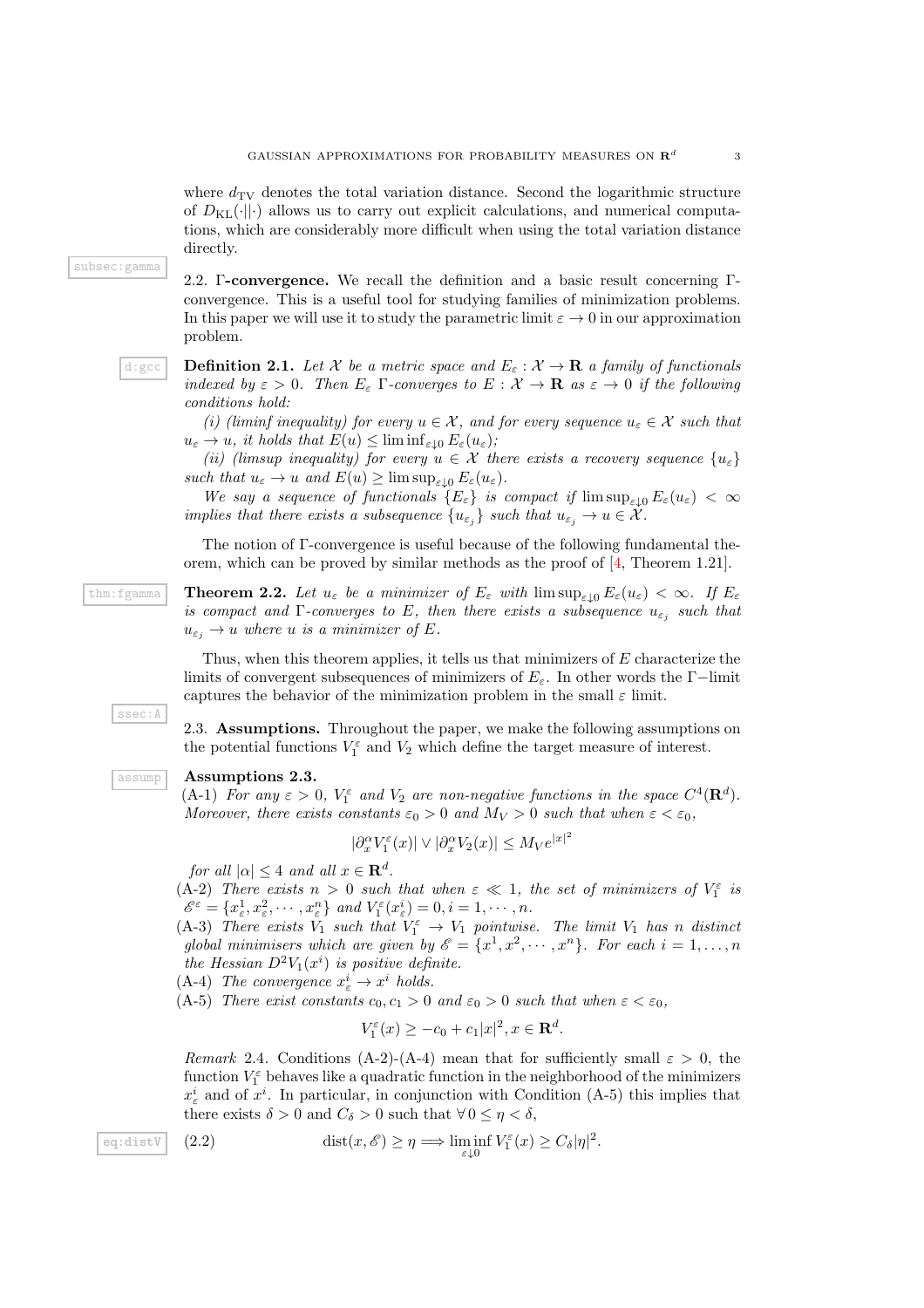*Remark* 2.5. The local boundedness in  $C<sup>4</sup>$  (Assumption (A-1)) together with the pointwise convergence of  $V_1^{\varepsilon}$  to  $V_1$  (Assumption (A-3)) imply the much stronger locally uniform convergence of derivatives up to order 3. Furthermore,  $(A-4)$  then implies that  $V_1^{\varepsilon}(x_{\varepsilon}^i) \to V_1(x^i)$  and  $D^2 V_1^{\varepsilon}(x_{\varepsilon}^i) \to D^2 V_1(x^i)$ .

<span id="page-3-0"></span>2.4. Notation. Throughout the paper, C and  $\tilde{C}$  will be generic constants which are independent of the quantities of interest, and may change from line to line. Let  $\mathcal{S}_{>}(\mathbf{R}, d)$  and  $\mathcal{S}_{>}(\mathbf{R}, d)$  be the set of all  $d \times d$  real matrices which are positive semidefinite or positive definite, respectively. Denote by  $N(m, \Sigma)$  a Gaussian measure with mean m and covariance matrix  $\Sigma$ . We use  $|\mathbf{A}|$  to denote the Frobenius norm of the  $d \times d$  matrix **A**, namely  $|\mathbf{A}| = \sqrt{\text{Tr}(\mathbf{A}^T \mathbf{A})}$ . We denote by  $\lambda_{\min}(\mathbf{A})$  the smallest eigenvalue of **A**. We let  $B(x, r)$  denote a ball in  $\mathbb{R}^d$  with center x and radius r. Given a random variable  $\eta$ , we use  $\mathbb{E}^{\eta}$  and  $\mathbb{P}^{\eta}$  when computing the expectation and the probability under the law of  $\eta$  respectively.

sec:SGaussian

ssec:N

#### 3. Approximation by Single Gaussian measures

<span id="page-3-1"></span>Let A be the set of Gaussian measures on  $\mathbb{R}^d$ , given by

<span id="page-3-2"></span>
$$
\mathcal{A} = \{ N(m, \Sigma) : m \in \mathbf{R}^d, \Sigma \in \mathcal{S}_{\geq}(\mathbf{R}, d) \}.
$$

The set A is closed with respect to weak convergence of probability measures. Consider the variational problem

$$
\inf_{\nu\in\mathcal{A}}D_{\mathrm{KL}}(\nu||\mu_{\varepsilon}).
$$

Given  $\nu = N(m, \Sigma) \in \mathcal{A}$ , the Kullback-Leibler divergence  $D_{\text{KL}}(\nu||\mu_{\varepsilon})$  can be calculated explicitly as

<span id="page-3-3"></span>
$$
D_{\text{KL}}(\nu||\mu_{\varepsilon}) = \mathbb{E}^{\nu} \log \left(\frac{d\nu}{d\mu_{\varepsilon}}\right)
$$
  
=  $\frac{1}{\varepsilon} \mathbb{E}^{\nu} V_1^{\varepsilon}(x) + \mathbb{E}^{\nu} V_2(x) - \log \sqrt{(2\pi)^d \det \Sigma} - \frac{d}{2} + \log Z_{\mu,\varepsilon}.$ 

If  $\Sigma$  is non-invertible then  $D_{\text{KL}}(\nu||\mu_{\varepsilon}) = +\infty$ . The term  $-\frac{d}{2}$  comes from the expectation  $\mathbb{E}^{\nu} \frac{1}{2} (x-m)^T \Sigma (x-m)$  and is independent of  $\Sigma$ . The term  $-\log \sqrt{(2\pi)^d \det \Sigma}$ prevents the measure  $\nu$  from being too close to a Dirac measure. The following theorem shows that the problem [\(3.1\)](#page-3-2) has a solution.

thm:exists1 **Theorem 3.1.** *Consider the measure*  $\mu_{\varepsilon}$  *given by* [\(1.1\)](#page-1-0)*. For any*  $\varepsilon > 0$ *, there exists at least one probability measure*  $\overline{\nu}_{\varepsilon} \in A$  *solving the problem* [\(3.1\)](#page-3-2).

> <span id="page-3-4"></span>*Proof.* We first show that the infimum of  $(3.1)$  is finite. In fact, consider  $\nu^* =$  $N(0, \frac{1}{4}\mathbf{I}_d)$ . Under the Assumption [2.3](#page-2-2) (A-1) we have that

$$
{\mathbb E}^{\nu^*}V_1^\varepsilon(x)\vee{\mathbb E}^{\nu^*}V_2(x)\leq \frac{M_V}{\sqrt{(2\pi\times\frac{1}{4})^d}}\int_{\mathbf{R}^d}e^{-\frac{4}{2}|x|^2+|x|^2}dx<\infty.
$$

Note that the integral in the last expression is finite due to  $-\frac{4}{2} + 1 < 0$ . Hence we know from [\(3.2\)](#page-3-3) that  $\inf_{\nu \in A} D_{KL}(\nu||\mu_{\varepsilon}) < \infty$ . Then the existence of minimizers follows from the fact that the Kullback-Leibler divergence has compact sub-level sets and the closedness of A with respect to weak convergence of probability measures;<br>see e.g. [20, Corollary 2.2]. see e.g. [\[20,](#page-22-6) Corollary 2.2].

We aim to understand the asymptotic behavior of the minimizers  $\overline{\nu}_{\varepsilon}$  of the problem [\(3.1\)](#page-3-2) as  $\varepsilon \downarrow 0$ . Due to the factor  $\frac{1}{\varepsilon}$  in front of  $V_1^{\varepsilon}$  in the definition of  $\mu_{\varepsilon}$ , [\(1.1\)](#page-1-0), we expect the typical size of fluctuations around the minimizers to be of

eq:dkl  $(3.2)$ 

 $prob:var$  (3.1)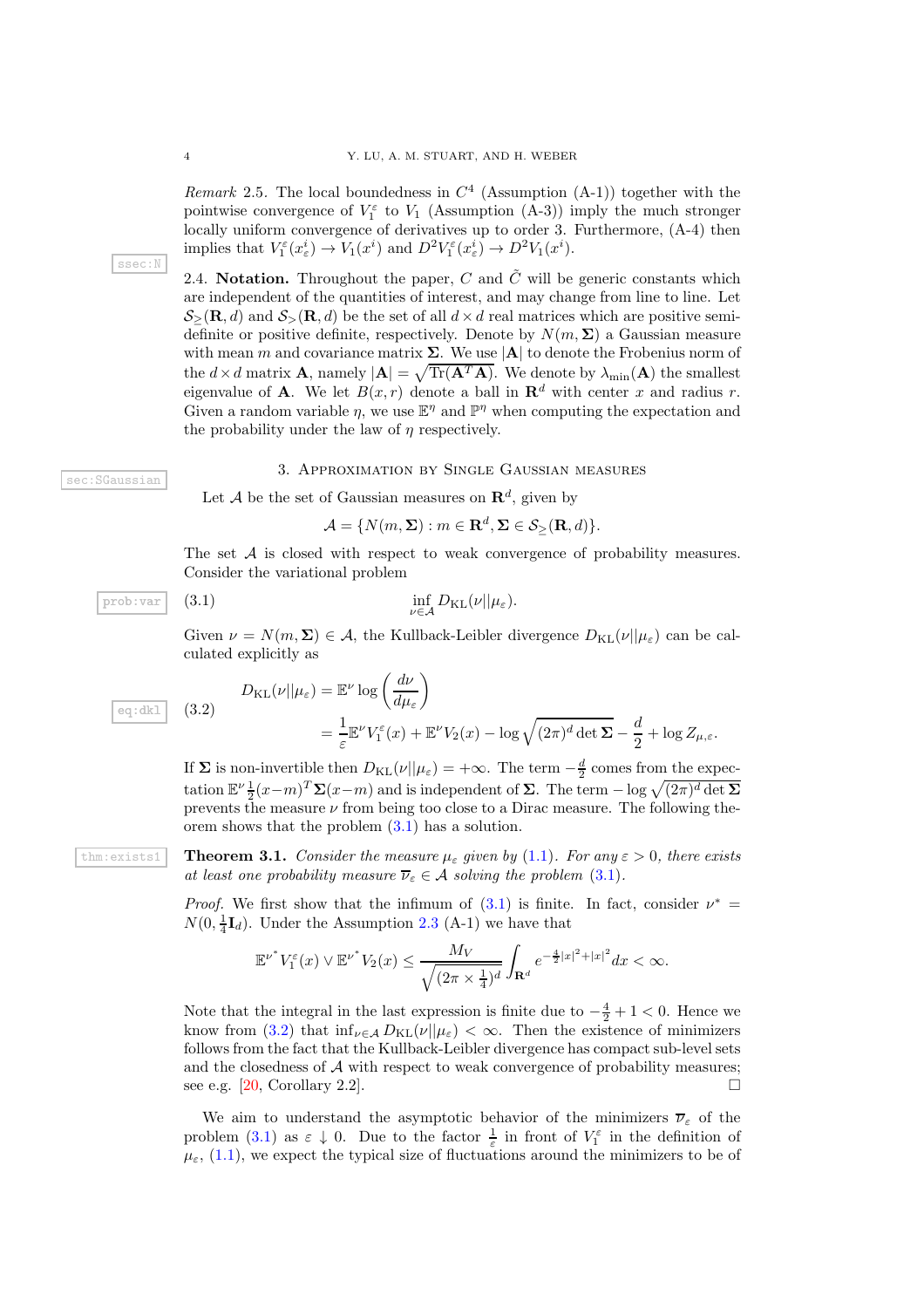order  $\sqrt{\varepsilon}$  and we reflect that in our choice of scaling. More precisely, for  $m \in \mathbb{R}^d$ ,  $\Sigma \in \mathcal{S}_{>}(\mathbf{R}, d)$  we define  $\nu_{\varepsilon} = N(m, \varepsilon \Sigma)$  and set

$$
F_{\varepsilon}(m,\Sigma) := D_{\mathrm{KL}}(\nu_{\varepsilon}||\mu_{\varepsilon}).
$$

Understanding the asymptotic behavior of minimizers  $\overline{\nu}_{\varepsilon}$  in the small  $\varepsilon$  limit may be achieved by understanding Γ-convergence of the functional  $F_{\varepsilon}$ .

To that end, we define weights

$$
\beta^{i} = (\det D^{2}V_{1}(x^{i}))^{-\frac{1}{2}} \cdot e^{-V_{2}(x^{i})}, \qquad i = 1, \cdots, n,
$$

and the counting probability measure on  $\{1, \ldots, n\}$  given by

$$
\boldsymbol{\beta} := \frac{1}{\sum_{j=1}^n \beta^j} (\beta^1, \cdots, \beta^n).
$$

Intuitively, as  $\varepsilon \downarrow 0$ , we expect the measure  $\mu_{\varepsilon}$  to concentrate on the set  $\{x^{i}\}$  with weights on each  $x^i$  given by  $\beta$ ; this intuition is reflected in the asymptotic behavior of the normalization constant  $Z_{\mu,\varepsilon}$ , as we now show. By definition,

$$
Z_{\varepsilon} = \int_{\mathbf{R}^d} \exp\left(-\frac{1}{\varepsilon}V_1^{\varepsilon}(x) - V_2(x)\right) dx.
$$

The following lemma follows from the Laplace approximation for integrals (see e.g.  $[12]$  and Assumption [2.3](#page-2-2) (A-4).

 $\frac{1}{2}$  **Lemma 3.2.** Let  $V_1^{\varepsilon}$  and  $V_2$  satisfy the Assumptions [2.3.](#page-2-2) Then as  $\varepsilon \downarrow 0$ ,

<span id="page-4-0"></span>(3.3) 
$$
Z_{\mu,\varepsilon} = \sqrt{(2\pi\varepsilon)^d} \cdot \left(\sum_{i=1}^n \beta^i\right) \cdot (1 + o(1)).
$$

In view of the original expression [\(3.2\)](#page-3-3) for  $D_{\text{KL}}(\nu, \mu_{\varepsilon})$  as well as the specific scaling of  $\nu_{\varepsilon} = N(m, \varepsilon \Sigma)$ , Lemma [3.2](#page-4-0) yields that eq:dkl\_asym1  $(3.4)$ 

<span id="page-4-3"></span>
$$
F_{\varepsilon}(m_{\varepsilon}, \Sigma_{\varepsilon}) = \frac{1}{\varepsilon} \mathbb{E}^{\nu_{\varepsilon}} V_1^{\varepsilon}(x) + \mathbb{E}^{\nu_{\varepsilon}} V_2(x) - \frac{d}{2} - \frac{1}{2} \log \left( \det \Sigma_{\varepsilon} \right) + \log \left( \sum_{i=1}^n \beta^i \right) + o(1).
$$

Armed with this analysis of the normalization constant we may now prove the following theorem which identifies the Γ-limit of  $F_{\varepsilon}$ . To this end we define

$$
F_0(m,\Sigma) := V_2(m) + \frac{1}{2}\text{Tr}\left(D^2V_1(m)\cdot\Sigma\right) - \frac{d}{2} - \frac{1}{2}\log\det\Sigma + \log\left(\sum_{i=1}^n\beta^i\right).
$$

 $\overline{\text{thm}:\text{gamma}}$  **Theorem 3.3.** *The* Γ-limit of  $F_{\varepsilon}$  is

<span id="page-4-1"></span>
$$
\overline{e \in \mathbb{F}} \quad (3.5) \quad F(m, \Sigma) := \begin{cases} F_0(m, \Sigma) & \text{if } m \in \mathscr{E} \text{ and } \Sigma \in \mathcal{S}_> (\mathbf{R}, d), \\ \infty & \text{otherwise.} \end{cases}
$$

<span id="page-4-4"></span><span id="page-4-2"></span>The following corollary follows directly from the Γ-convergence of  $F_{\varepsilon}$ .

cor:covmin **Corollary 3.4.** Let  $\{(m_{\varepsilon}, \Sigma_{\varepsilon})\}$  be a family of minimizers of  $\{F_{\varepsilon}\}\$ . Then there *exists a subsequence* {εk} *such that* (mε<sup>k</sup> , Σε<sup>k</sup> ) → (m, Σ) *and* Fε<sup>k</sup> (mε<sup>k</sup> , Σε<sup>k</sup> ) →  $F(m, \Sigma)$ *. Moreover,*  $(m, \Sigma)$  *is a minimizer of* F.

> Before we give the proof of Theorem [3.3,](#page-4-1) let us first discuss the limit functional F as well as its minimization. We assume that  $m = x^{i_0}$  for some  $i_0 \in \{1, ..., n\}$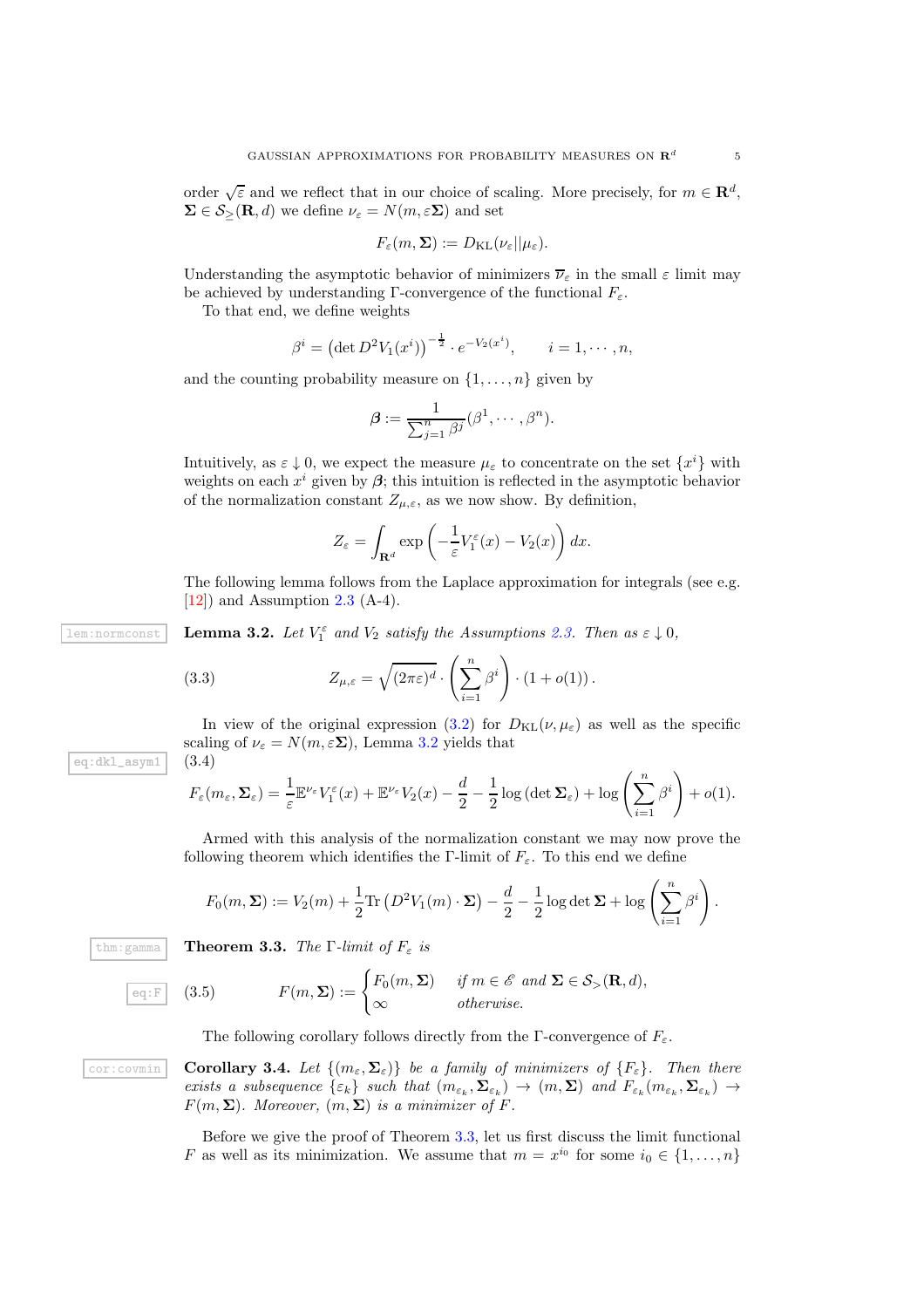and rewrite the definition of  $F_0(x^{i_0}, \Sigma)$ , by adding and subtracting  $log(\beta^{i_0}) =$  $-V_2(x^{i_0}) - \frac{1}{2} \log \left( \left( \det D^2 V_1(x^{i_0}) \right) \right)$  and cancelling the terms involving  $V_2(x^{i_0})$  as

<span id="page-5-0"></span>
$$
F_0(x^{i_0}, \Sigma) = \frac{1}{2} \text{Tr} \left( D^2 V_1(x^{i_0}) \cdot \Sigma \right) - \frac{d}{2} - \frac{1}{2} \log \det(D^2 V_1(x^{i_0}) \cdot \Sigma)
$$

$$
+ \log \left( \sum_{i=1}^n \beta^i \right) - \log \left( \beta^{i_0} \right).
$$

Now it is interesting to see that the first line of  $(3.6)$  gives the Kullback-Leibler divergence  $D_{KL} (N(x^{i_0}, \Sigma) || N(x^{i_0}, (D^2V_1(x^{i_0}))^{-1}))$ . The second line of [\(3.6\)](#page-5-0) is equal to the Kullback-Leibler divergence  $D_{\text{KL}}(\mathbf{e}^i \mid \mid \beta)$ , for  $\mathbf{e}^i := (\mathbf{0}, \cdots, \mathbf{1}, \cdots, \mathbf{0})$ . In conclusion,

$$
\boxed{\texttt{eq:F0-2}} \quad (3.7)
$$

<span id="page-5-5"></span>
$$
F_0(x^i, \mathbf{\Sigma}) = D_{\mathrm{KL}}\left(N(x^i, \mathbf{\Sigma}) \mid N(x^i, (D^2 V_1(x^i))^{-1})\right) + D_{\mathrm{KL}}(\mathbf{e}^i \mid \mid \boldsymbol{\beta}),
$$

in other words, in the limit  $\varepsilon \downarrow 0$ , the Kullback-Leibler divergence between the best Gaussian measure  $\nu_{\varepsilon}$  and the measure  $\mu_{\varepsilon}$  consists of two parts: the first part is the relative entropy between the Gaussian measure with rescaled covariance  $\Sigma$  and the Gaussian measure with covariance determined by  $(D^2V_1(x^i))^{-1}$ ; the second part is the relative entropy between the Dirac mass supported at  $x^i$  and a weighted sum of Dirac masses, with weights  $\beta$ , at the  $\{x^j\}_{j=1}^n$ . Clearly, to minimize  $F_0(m, \Sigma)$ , on the one hand, we need to choose  $m = x^i$  and  $\Sigma = D^2 V_1(x^i))^{-1}$  for some  $i \in 1, \dots, n$ ; for this choice the first term on the right side of  $(3.6)$  vanishes. In order to minimize the second term we need to choose the minimum  $x^i$  with maximal weight  $\beta^i$ . In particular, the following corollary holds.

 $\text{cor:}$  sgaussian **Corollary 3.5.** The minimum of  $F_0$  is zero when  $n = 1$ , but it is strictly positive *when*  $n > 1$ *.* 

> <span id="page-5-1"></span>Corollary [3.5](#page-5-1) reflects the fact that, in the limit  $\varepsilon \downarrow 0$ , a single Gaussian measure is not the best choice for approximating a non-Gaussian measure with multiple modes; this motivates our study of Gaussian mixtures in Section [4.](#page-9-0)

> The proofs of Theorem [3.3](#page-4-1) and Corollary [3.4](#page-4-2) are provided after establishing a sequence of lemmas. The following lemma shows that the functional  $F_{\varepsilon}$  is compact (recall Definition [2.1\)](#page-2-3). It is well known, that the Kullback-Leibler divergence (with respect to a fixed reference  $\mu$ ) has compact sub-level sets with respect to weak convergence of probability measures. Here we prove a stronger statement, which is specific to the family of reference measures  $\mu_{\varepsilon}$ , namely a uniform bound from above and below for the rescaled covariances, i.e. we prove a bound from above and below for  $\Sigma_{\varepsilon}$  if we control  $F_{\varepsilon}(m_{\varepsilon},\Sigma_{\varepsilon}).$

lem:compactness **I** eq: compactness  $(3.8)$ 

<span id="page-5-4"></span>Lemma 3.6. Assume that 
$$
\limsup_{\varepsilon \to 0} F_{\varepsilon}(m_{\varepsilon}, \Sigma_{\varepsilon}) < \infty
$$
. Then

<span id="page-5-3"></span>
$$
0<\liminf_{\varepsilon\downarrow 0}\lambda_{\min}(\boldsymbol{\Sigma}_\varepsilon)<\limsup_{\varepsilon\downarrow 0}\operatorname{Tr}(\boldsymbol{\Sigma}_\varepsilon)<\infty
$$

*and dist* $(m_{\varepsilon}, \mathscr{E}) \downarrow 0$  *as*  $\varepsilon \downarrow 0$ *. In particular, there exist common subsequences*  ${m_k}_{k \in \mathbb{N}}$  *of*  ${m_{\varepsilon}}$ ,  ${\sum_k}_{k \in \mathbb{N}}$  *of*  ${\sum_{\varepsilon}}$  *such that*  $m_k \to x_{i_0}$  *with*  $1 \leq i_0 \leq n$  *and*  $\Sigma_k \to \Sigma \in \mathcal{S}_{>}(\mathbf{R}, d)$ .

*Proof.* Let  $M := \limsup_{\varepsilon \downarrow 0} F_{\varepsilon}(m_{\varepsilon}, \Sigma_{\varepsilon}) < \infty$ . Since  $m_{\varepsilon}$  and  $\Sigma_{\varepsilon}$  are defined in finite dimensional spaces, we only need to show that both sequences are uniformly bounded. The proof consists of the following steps.

<span id="page-5-2"></span>**Step 1.** We first prove the following rough bounds for  $Tr(\Sigma_{\epsilon})$ : there exists positive constants  $C_1, C_2$  such that when  $\varepsilon \ll 1$ ,

$$
\boxed{\text{eq:bdsigma0}} \quad (3.9) \qquad \qquad C_1 \leq \text{Tr}(\mathbf{\Sigma}_{\varepsilon}) \leq \frac{C_2}{\varepsilon}.
$$

eq:F0-1  $(3.6)$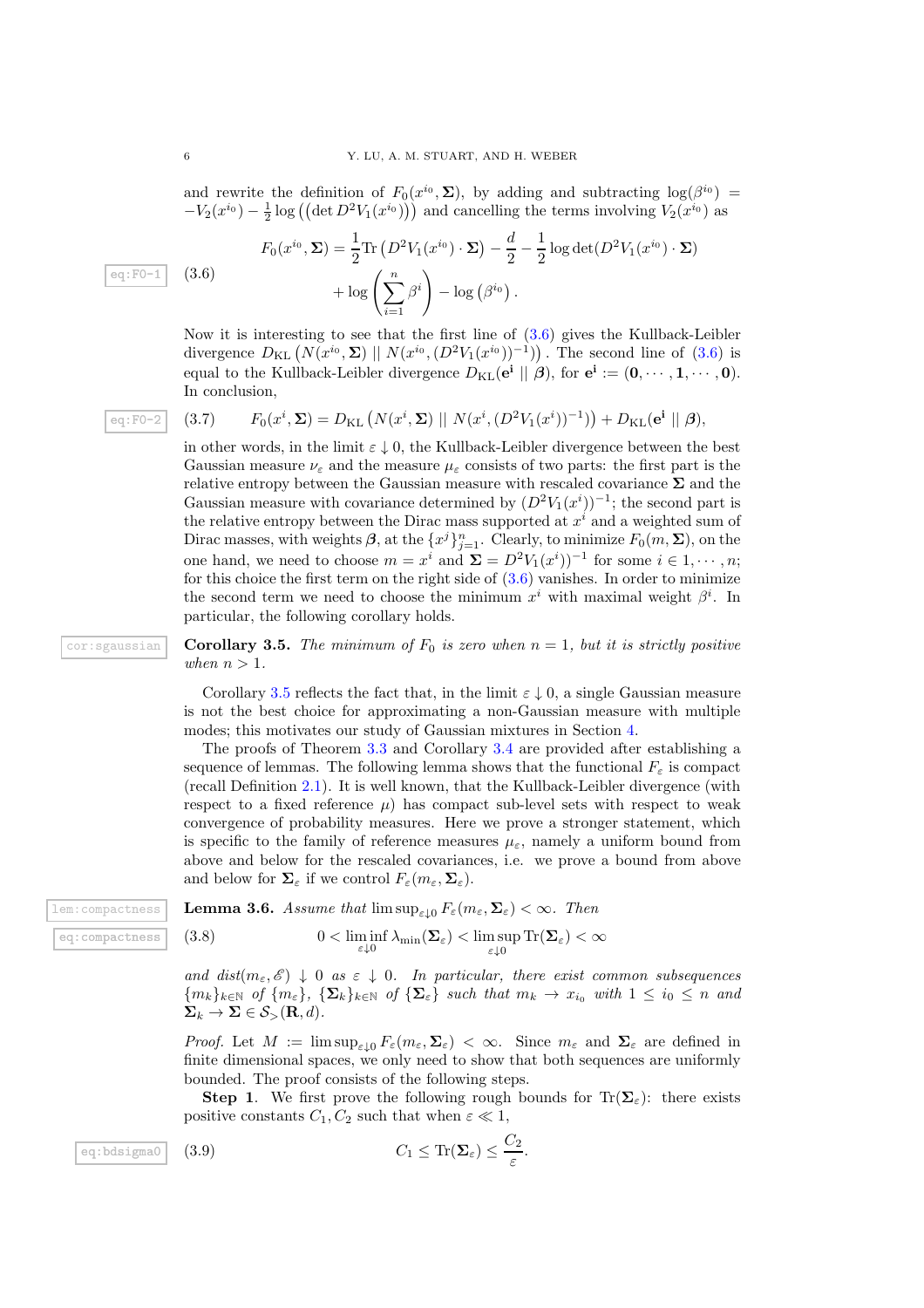In fact, from the formula [\(3.4\)](#page-4-3) and the assumption that  $V_1^{\varepsilon}$  and  $V_2$  are non-negative, we can get that when  $\varepsilon \ll 1$ 

eq:logdetsig  $(3.10)$ 

<span id="page-6-0"></span>
$$
\log(\det \mathbf{\Sigma}_{\varepsilon}) \ge 2(C_V - M - 1)
$$

where the constant

$$
C_V := -\frac{d}{2} + \log\left(\sum_{i=1}^n \beta^i\right).
$$

Then the lower bound of  $(3.9)$  follows from  $(3.10)$  and the arithmetic-geometric mean inequality

eq:trace-det  $(3.11)$ 

<span id="page-6-1"></span>
$$
\det \mathbf{A} \le \left(\frac{1}{d}\text{Tr}(\mathbf{A})\right)^d
$$

which holds for any positive definite  $A$ . In addition, using the condition  $(A-5)$  for the potential  $V_1^{\varepsilon}$ , we obtain from [\(3.4\)](#page-4-3) that when  $\varepsilon \ll 1$ ,

$$
M \ge F_{\varepsilon}(m_{\varepsilon}, \mathbf{A}_{\varepsilon})
$$
  
\n
$$
\ge \mathbb{E}^{\nu_{\varepsilon}} V_2(x) + \frac{c_1}{\varepsilon} \mathbb{E}^{\nu_{\varepsilon}} |x|^2 - \frac{c_0}{\varepsilon} - \frac{1}{2} \log \left( \det \Sigma_{\varepsilon} \right) + C_V - 1
$$
  
\n
$$
= \mathbb{E}^{\nu_{\varepsilon}} V_2(x) + c_1 \text{Tr}(\Sigma_{\varepsilon}) + \frac{c_1 |m_{\varepsilon}|^2}{\varepsilon} - \frac{c_0}{\varepsilon} - \frac{1}{2} \log \left( \det \Sigma_{\varepsilon} \right) + C_V - 1
$$
  
\n
$$
\ge c_1 \text{Tr}(\Sigma_{\varepsilon}) - \frac{c_0}{\varepsilon} - \frac{1}{2} \log \left( \left( \frac{1}{d} \text{Tr}(\Sigma_{\varepsilon}) \right)^d \right) + C_V - 1
$$
  
\n
$$
= c_1 \text{Tr}(\Sigma_{\varepsilon}) - \frac{c_0}{\varepsilon} - \frac{d}{2} \log(\text{Tr}(\Sigma_{\varepsilon})) + \frac{d \log d}{2} + C_V - 1,
$$

where we have used the inequality  $(3.11)$  and the assumption that  $V_2$  is nonnegative. Dropping the non-negative terms on the right hand side we rewrite this expression as an estimate on  $\text{Tr}(\Sigma_{\varepsilon})$ ,

$$
c_1 \text{Tr}(\mathbf{\Sigma}_{\varepsilon}) - \frac{d}{2} \log(\text{Tr}(\mathbf{\Sigma}_{\varepsilon})) \leq M + \frac{c_0}{\varepsilon} + 1,
$$

and conclude that there exists  $C_2 > 0$  such that  $\text{Tr}(\mathbf{\Sigma}_{\varepsilon}) \leq C_2/\varepsilon$  by observing that for  $x \gg 1$  we have  $c_1 x - \frac{d}{2} \log x \ge \frac{c_1}{2} x$ .

**Step 2.** In this step we show that for  $\varepsilon \ll 1$  the mass of  $\nu_{\varepsilon}$  concentrates near the minimizers. More precisely, we claim that there exist constants  $R_1, R_2 > 0$ , such that for every  $\varepsilon \ll 1$  there exists an index  $i_0 \in \{1, 2, \dots, n\}$  such that

$$
\begin{array}{ll} \text{(3.13)} & \nu_{\varepsilon} \left( B \left( x_{i_0}, \sqrt{\varepsilon (R_1 + R_2 \log \left( \det \mathbf{\Sigma}_{\varepsilon} \right))} \right) \right) \geq \frac{1}{2n} .\end{array}
$$

<span id="page-6-3"></span>On the one hand, from the expression [\(3.4\)](#page-4-3) and the assumption that  $\limsup_{\varepsilon\downarrow0}F_{\varepsilon}(m_{\varepsilon},\Sigma_{\varepsilon})\leq$ M we know that there exist  $C_3, C_4 > 0$  such that when  $\varepsilon \ll 1$ 

eq:bsigma3 (3.14) 
$$
\mathbb{E}
$$

<span id="page-6-2"></span>14) 
$$
\mathbb{E}^{\nu_{\varepsilon}} V_1^{\varepsilon}(x) \leq \varepsilon (C_3 + C_4 \log (\det \mathbf{\Sigma}_{\varepsilon})) .
$$

On the other hand, it follows from  $(2.2)$  that for  $\eta \ll 1$ 

(3.15) 
$$
\mathbb{E}^{\nu_{\varepsilon}} V_1^{\varepsilon}(x) \geq \mathbb{E}^{\nu_{\varepsilon}} \left[ V_1^{\varepsilon}(x) \mathbf{I}_{(\cup_{i=1}^n B(x_i, \eta))^c}(x) \right] \geq C_{\delta} \eta^2 \nu_{\varepsilon} (\cup_{i=1}^n B(x_i, \eta))^c,
$$

<span id="page-6-4"></span>which combines with  $(3.14)$  to

$$
\boxed{\text{iii}} \quad (3.16) \qquad \qquad \nu_{\varepsilon}(\cup_{i=1}^{n} B(x_i, \eta))^c) \leq \varepsilon \frac{(C_3 + C_4 \log\left(\det \Sigma_{\varepsilon}\right))}{C_{\delta} \eta^2}.
$$

eq:bdsigma1  $(3.12)$ 

eq:bsigma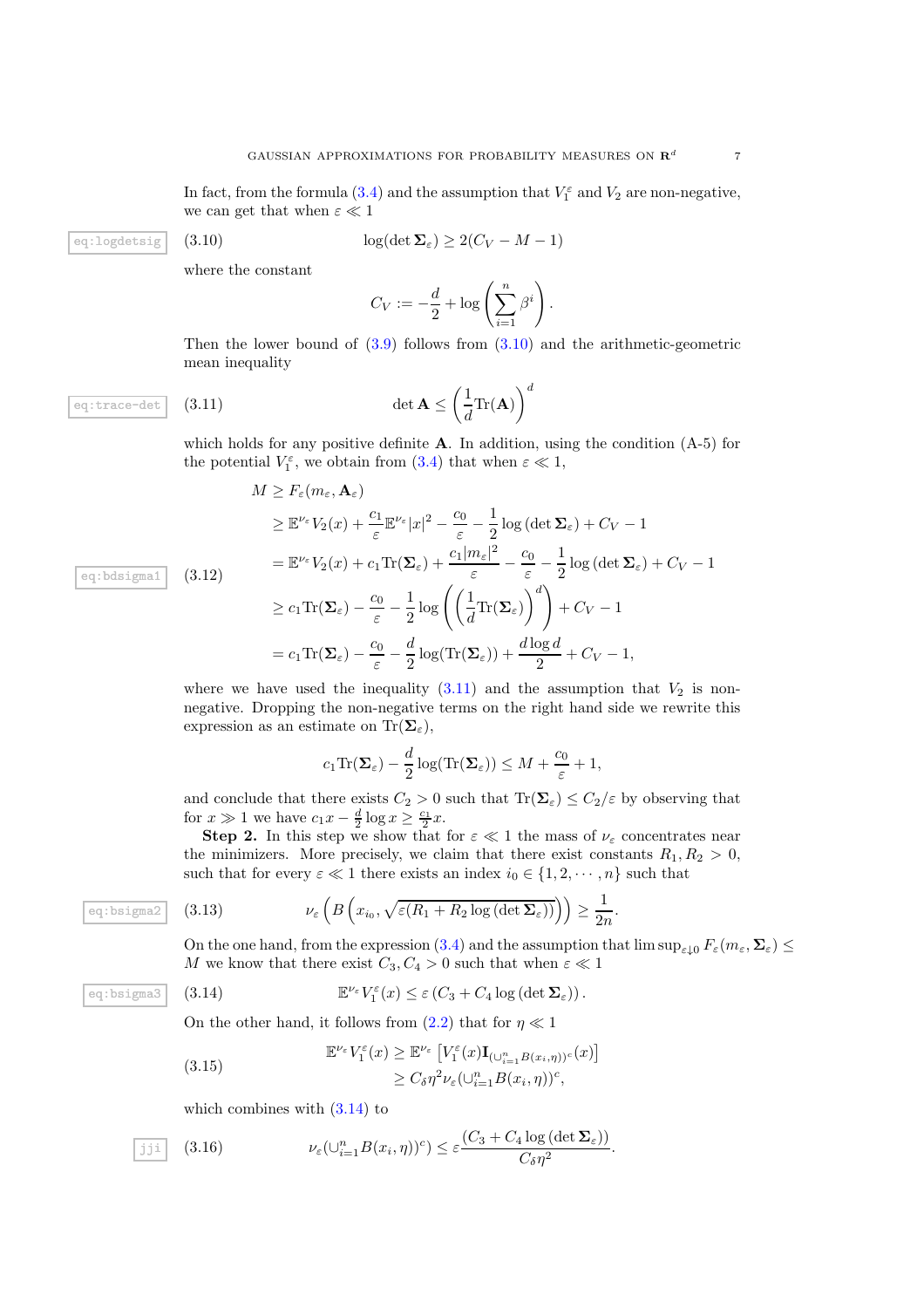Now we choose  $\eta = \eta_{\varepsilon} := \sqrt{2\varepsilon (C_3 + C_4 \log(\det \Sigma_{\varepsilon}))/C_{\delta}}$  (by the rough bound [\(3.9\)](#page-5-2) this  $\eta_{\varepsilon}$  tends to zero as  $\varepsilon \to 0$ , which permits to apply [\(2.2\)](#page-2-4)). This implies [\(3.13\)](#page-6-3) with  $R_1 = \frac{2C_3}{C_\delta}$  and  $R_2 = \frac{2C_4}{C_\delta}$ , by passing to the complement and observing that

$$
\sup_{i\in\{1,\ldots,n\}}\nu_{\varepsilon}(B(x_i,\eta_{\varepsilon}))\geq \frac{1}{n}\nu_{\varepsilon}\left(\cup_{i\in\{1,\ldots,n\}}B(x_i,\eta_{\varepsilon})\right).
$$

 $\sqrt{\varepsilon(R_1+R_2\log(\det\mathbf{\Sigma}_{\varepsilon}))}$ . It follows from [\(3.13\)](#page-6-3) that **Step 3.** We prove the bounds [\(3.8\)](#page-5-3). As in the previous step we set  $\eta_{\varepsilon}$  =

$$
\frac{1}{2n} \leq \nu_{\varepsilon}(B(x_{i_0}, \eta_{\varepsilon}))
$$
\n
$$
= \frac{1}{\sqrt{(2\pi\varepsilon)^d \det \Sigma_{\varepsilon}}} \int_{B(x_{i_0}, \eta_{\varepsilon})} \exp\left(-\frac{1}{2\varepsilon}\langle x - m_{\varepsilon}, \Sigma_{\varepsilon}^{-1}(x - m_{\varepsilon})\rangle\right) dx
$$
\n
$$
\leq \frac{1}{\sqrt{(2\pi\varepsilon)^d \det \Sigma_{\varepsilon}}} |B(x_{i_0}, \eta_{\varepsilon})|
$$
\n
$$
\leq C \frac{1}{\sqrt{\varepsilon^d \det \Sigma_{\varepsilon}}} \eta_{\varepsilon}^d \leq C \sqrt{\frac{R_1 + R_2 \log(\det \Sigma_{\varepsilon})}{\det \Sigma_{\varepsilon}}}.
$$

This implies that  $\limsup_{\varepsilon \downarrow 0} \det \Sigma_{\varepsilon} < C$  for some  $C > 0$ . In order to get a lower bound on individual eigenvalues  $\Lambda_{\varepsilon}^{(i)}$  of  $\Sigma_{\varepsilon}$ , we rewrite the same integral in a slightly different way. We use the change of coordinates  $y = \frac{\mathbf{P}_{\varepsilon}^T(x-m)}{\sqrt{\varepsilon}}$ , where  $\mathbf{P}_{\varepsilon}$  is orthogonal and diagonalises  $\Sigma$  and observe that under this transformation  $B(x^i, \eta_{\varepsilon})$  is mapped into  $B(\frac{x^i - m}{\sqrt{\varepsilon}}, \frac{\eta_{\varepsilon}}{\varepsilon}) \subseteq \{y : |y_j - \frac{(x^i - m)}{\sqrt{\varepsilon}}| \leq \frac{\eta_{\varepsilon}}{\sqrt{\varepsilon}} \text{ for } j = 1, \ldots, n\}.$ This yields

$$
\frac{1}{2n} \leq \frac{1}{\sqrt{(2\pi)^d \det \Sigma_{\varepsilon}}} \int_{\{|y_j - \frac{(x^i - m)}{\sqrt{\varepsilon}}| \leq \frac{\eta_{\varepsilon}}{\sqrt{\varepsilon}}\}} \exp\left(-\frac{1}{2} \langle y_i, (\mathbf{\Lambda}_{\varepsilon}^{(i)})^{-1} y_i \rangle\right) dy
$$
  

$$
\leq \frac{1}{\sqrt{(2\pi)^d \det \Sigma_{\varepsilon}}} \left(\frac{2\eta_{\varepsilon}}{\sqrt{\varepsilon}}\right)^{d-1} \int_{\mathbf{R}} \exp\left(-\frac{|y_i|^2}{2\mathbf{\Lambda}_{\varepsilon}^{(i)}}\right) dy_i
$$
  

$$
= \sqrt{\frac{\mathbf{\Lambda}_{\varepsilon}^{(i)}}{(2\pi)^d \det \Sigma_{\varepsilon}}} (R_1 + R_2 \log(\det \Sigma_{\varepsilon}))^{\frac{d-1}{2}},
$$

eq:logdet  $(3.18)$ 

for any  $i \in \{1, 2, \dots, d\}$ . Together with uniform boundedness of det  $\Sigma_{\varepsilon}$  this implies that  $\mathbf{\Lambda}_{\varepsilon}^{(i)} > C'$  for some  $C' > 0$ . Finally,

(3.19) 
$$
\text{Tr}(\mathbf{\Sigma}_{\varepsilon}) = \sum_{i=1}^{d} \mathbf{\Lambda}_{\varepsilon}^{(i)} = \sum_{i=1}^{d} \frac{\det(\mathbf{\Sigma}_{\varepsilon})}{\prod_{j=1, j\neq i}^{d} \mathbf{\Lambda}_{\varepsilon}^{(j)}} \leq \frac{dC}{(C')^{d-1}} < \infty.
$$

This proves  $(3.8)$ .

**Step 4.** We show that  $dist(m_{\varepsilon}, \mathscr{E}) \downarrow 0$  as  $\varepsilon \downarrow 0$ . On the one hand, by the upper bound on the variance in [\(3.8\)](#page-5-3) and standard Gaussian concentration, we see that there exists a constant  $c > 0$ , such that for  $\varepsilon \ll 1$  we have  $\nu_{\varepsilon}(B(m_{\varepsilon}, \sqrt{\varepsilon}c)) \geq \frac{3}{4}$ . On the other hand, we had already seen in [\(3.16\)](#page-6-4) that for  $\eta = \eta_{\varepsilon}$  we have

$$
\nu_{\varepsilon}(\cup_{i=1}^n B(x_i,\eta_{\varepsilon}))^c) \leq \frac{1}{2},
$$

and hence  $B(m_\varepsilon, \sqrt{\varepsilon}c)$  must intersect at least one of the  $B(x_i, \eta_{\varepsilon})$ . This yields for this particular index i

$$
|x_i - m_{\varepsilon}| \leq \eta_{\varepsilon} + \sqrt{\varepsilon}c,
$$

and establishes the claim.

 $\Box$ 

eq:upptracedet

eq:bsigma $4 \mid (3.17)$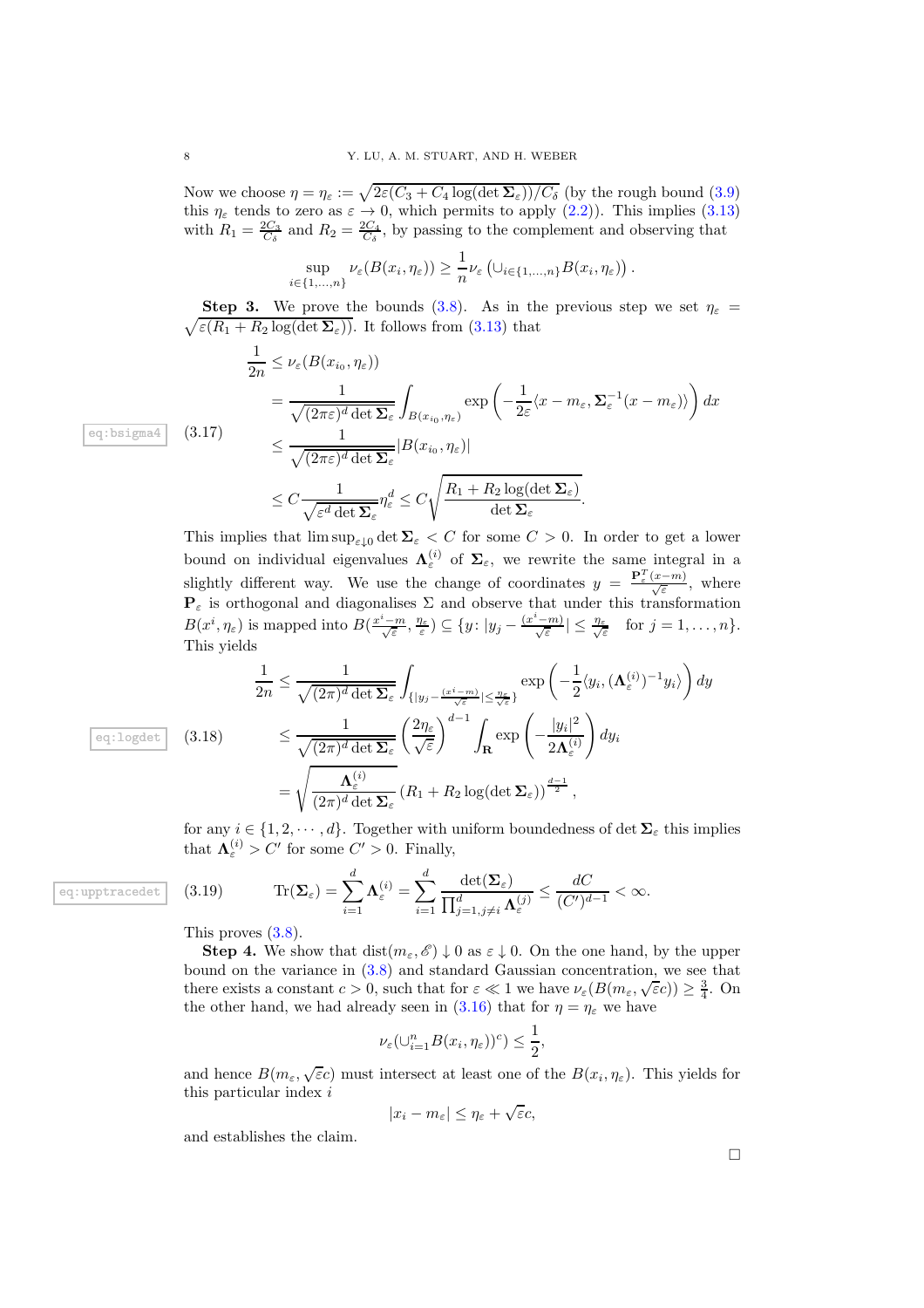${\tt lem:dkl-asym2}$   $\vert$   $\vert$   ${\bf L}$ 

eq:dkl-asym2

<span id="page-8-1"></span>**emma 3.7.** Let 
$$
\{(m_{\varepsilon}, \Sigma_{\varepsilon})\}
$$
 be a sequence such that  $\limsup_{\varepsilon \downarrow 0} |m_{\varepsilon}| =: C_1 < \infty$ 

$$
0 < c_2 := \liminf_{\varepsilon \downarrow 0} \lambda_{\min}(\mathbf{\Sigma}_{\varepsilon}) < \limsup_{\varepsilon \downarrow 0} \text{Tr}(\mathbf{\Sigma}_{\varepsilon}) =: C_2 < \infty.
$$

*Then as*  $\varepsilon \downarrow 0$ , (3.20)

*and*

<span id="page-8-0"></span>
$$
F_{\varepsilon}(m_{\varepsilon}, \Sigma_{\varepsilon}) = \frac{V_{1}^{\varepsilon}(m_{\varepsilon})}{\varepsilon} + V_{2}(m_{\varepsilon}) + \frac{1}{2} \text{Tr}(D^{2} V_{1}^{\varepsilon}(m_{\varepsilon}) \cdot \Sigma_{\varepsilon}) - \frac{1}{2} \log ((2\pi \varepsilon)^{d} \det \Sigma_{\varepsilon})
$$

$$
-\frac{d}{2} + \log Z_{\mu, \varepsilon} + r_{\varepsilon}
$$

*where*  $|r_{\varepsilon}| \leq C \varepsilon$  *with*  $C = C(C_1, c_2, C_2, M_V)$  *(Recall that*  $M_V$  *is the constant defined in Assumptions [2.3](#page-2-2) (A-1)).*

*Proof.* The lemma follows directly from the expression [\(3.2\)](#page-3-3) and Taylor expansion. Indeed, we first expand  $V_2$  near  $m_\varepsilon$  up to the first order and then take expectation to get

$$
\mathbb{E}^{\nu_{\varepsilon}}V_2(x) = V_2(m_{\varepsilon}) + \mathbb{E}^{\nu_{\varepsilon}}R_{\varepsilon}(x)
$$

with residual

$$
R_{\varepsilon}(x) = \sum_{|\alpha|=2} \frac{(x - m_{\varepsilon})^{\alpha}}{\alpha!} \int_0^1 \partial^{\alpha} V_2 (\xi x + (1 - \xi) m_{\varepsilon}) (1 - \xi)^2 d\xi.
$$

Thanks to the condition (A-1), one can obtain the bound

$$
\mathbb{E}^{\nu_{\varepsilon}} R_{\varepsilon}(x) \leq \sum_{|\alpha|=2} \frac{1}{\alpha!} \max_{\xi \in [0,1]} \left\{ \mathbb{E}^{\nu_{\varepsilon}} \left[ |x - m_{\varepsilon}|^2 \partial^{\alpha} V_2 \left( \xi x + (1 - \xi) m_{\varepsilon} \right) \right] \right\}
$$
\n
$$
\leq \frac{M_V}{\sqrt{(2\pi\varepsilon)^d \det \Sigma_{\varepsilon}}} \max_{\xi \in [0,1]} \left\{ \int_{\mathbf{R}^d} |x|^2 e^{(|x| + |m_{\varepsilon}|)^2} \cdot e^{-\frac{1}{2\varepsilon} x^T \Sigma_{\varepsilon}^{-1} x} dx \right\}
$$
\n(3.21)\n
$$
\leq \frac{M_V}{\sqrt{(2\pi\varepsilon)^d \det \Sigma_{\varepsilon}}} e^{2|m_{\varepsilon}|^2} \int_{\mathbf{R}^d} |x|^2 e^{-\frac{1}{2\varepsilon} x^T (\Sigma_{\varepsilon}^{-1} - 4\varepsilon \cdot I_d) x} dx
$$
\n
$$
= \frac{M_V \varepsilon}{\sqrt{\det \Sigma_{\varepsilon}}} e^{2|m_{\varepsilon}|^2} \det (\Sigma_{\varepsilon}^{-1} - 4\varepsilon \cdot I_d)^{-1}
$$
\n
$$
\leq C\varepsilon,
$$

when  $\varepsilon \ll 1$ . Note that in the last inequality we have used the assumption that all eigenvalues of  $\Sigma_{\varepsilon}$  are bounded from above which ensures that for  $\varepsilon \ll 1$  the matrix  $\mathbf{\Sigma}_{\varepsilon}^{-1} - 4\varepsilon \cdot \mathbf{I}_d$  is positive definite. Hence

$$
\mathbb{E}^{\nu_{\varepsilon}}V_2(x) = V_2(m_{\varepsilon}) + r_{1,\varepsilon}
$$

with  $r_{1,\varepsilon} \leq C\varepsilon$  as  $\varepsilon \downarrow 0$ . Similarly, one can take the fourth order Taylor expansion for  $V_1^{\varepsilon}$  near  $m_{\varepsilon}$  and then take expectation to obtain that

$$
\mathbb{E}^{\nu_{\varepsilon}}V_1^{\varepsilon}(x) = \frac{V_1^{\varepsilon}(m_{\varepsilon})}{\varepsilon} + \frac{1}{2}\text{Tr}\left(D^2V_1^{\varepsilon}(m_{\varepsilon})\cdot\mathbf{\Sigma}_{\varepsilon}\right) + r_{2,\varepsilon}
$$

with  $r_{2,\varepsilon} \leq C\varepsilon$ . Then [\(3.20\)](#page-8-0) follows directly by inserting the above equations into the expression (3.2). the expression  $(3.2)$ .

The following corollary is a direct consequence of Lemma [3.2,](#page-4-0) Lemma [3.6](#page-5-4) and Lemma [3.7,](#page-8-1) providing an asymptotic formula for  $F_{\varepsilon}(m_{\varepsilon}, \Sigma_{\varepsilon})$  as  $\varepsilon \downarrow 0$ .

**Corollary 3.8.** *Assume that*  $\limsup_{\varepsilon \downarrow 0} F_{\varepsilon}(m_{\varepsilon}, \Sigma_{\varepsilon}) < \infty$ *. Then for*  $\varepsilon \ll 1$ 

<span id="page-8-2"></span>
$$
F_{\varepsilon}(m_{\varepsilon}, \Sigma_{\varepsilon}) = \frac{V_1^{\varepsilon}(m_{\varepsilon})}{\varepsilon} + V_2(m_{\varepsilon}) + \frac{1}{2} \text{Tr}(D^2 V(m_{\varepsilon}) \cdot \Sigma_{\varepsilon}) - \frac{1}{2} \log \left( \det \Sigma_{\varepsilon} \right) - \frac{d}{2} + \sum_{i=1}^n \beta^i + o(1).
$$

eq:res0

eq:dkl-asym $22 \mid (3.22)$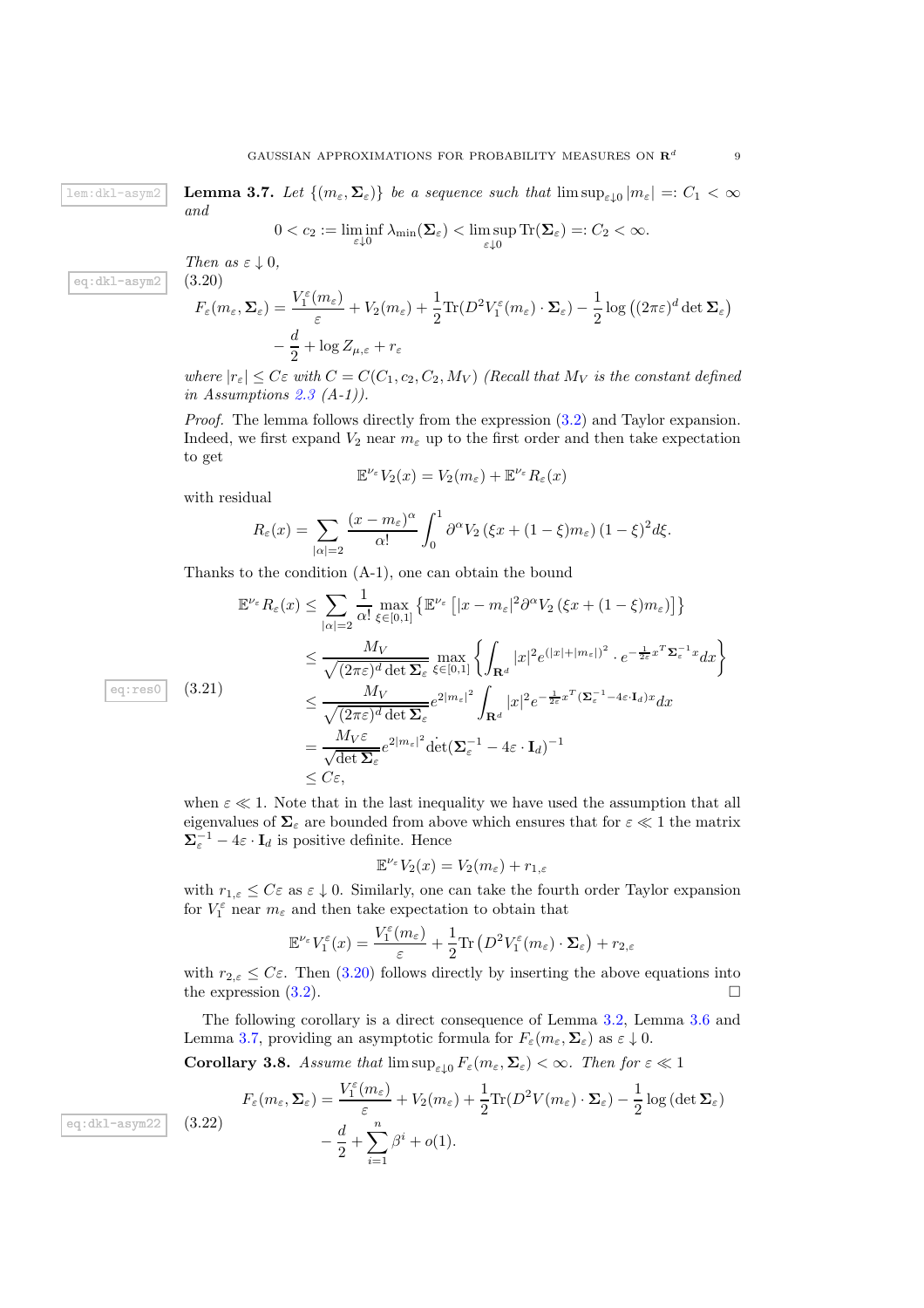rem:3-9 *Remark* 3.9*.* We do not have a bound on the convergence rate for the residual expression [\(3.22\)](#page-8-2), because Lemma [3.2](#page-4-0) does not provide a convergence rate on the  $Z_{\mu,\varepsilon}$ . This is because we do not impose any rate of convergence for the convergence of the  $x^i_\varepsilon$  to  $x^i$ . The bound  $|r_\varepsilon| \leq C\varepsilon$  in Lemma [3.7](#page-8-1) will be used to prove the rate of convergence for the posterior measures that arise from Bayesian inverse problems; see Theorem [5.4](#page-18-0) in Section [5,](#page-14-0) and its proof.

> *Proof of Theorem [3.3.](#page-4-1)* We first prove the liminf inequality. Let  $(m_\varepsilon, \Sigma_\varepsilon)$  be such that  $m_{\varepsilon} \to m$  and  $\Sigma_{\varepsilon} \to \Sigma$ . We want to show that  $F(m, \Sigma) \leq \liminf_{\varepsilon \downarrow 0} F_{\varepsilon}(m_{\varepsilon}, \Sigma_{\varepsilon})$ . We may assume that  $\liminf_{\varepsilon\downarrow 0} F_{\varepsilon}(m_{\varepsilon},\Sigma_{\varepsilon}) < \infty$  since otherwise there is nothing to prove. By Lemma [3.6](#page-5-4) this implies that  $m \in \mathscr{E}$  and that  $\Sigma$  is positive definite. Then the liminf inequality follows from [\(3.22\)](#page-8-2) and the fact that  $V_1^{\varepsilon} \geq 0$ .

> Next we show the limsup inequality is true. Given  $m \in \mathscr{E}, \Sigma \in \mathcal{S}_{>}(\mathbf{R}, d)$ , we want to find recovery sequences  $(m_k, \Sigma_k)$  such that  $(m_k, \Sigma_k) \rightarrow (m, \Sigma)$  and  $\limsup_k F_{\varepsilon_k}(m_k, \Sigma_k) \leq F(m, \Sigma)$ . In fact, we set  $\Sigma_k = \Sigma$ . Moreover, by As-sumptions [2.3](#page-2-2) (A-4), we can choose  $\{m_k\}$  to be one of the zeros of  $V_1^{\varepsilon_k}$  so that  $V_1^{\varepsilon_k}(m_k) = 0$  and  $m_k \to m \in \mathscr{E}$ . This implies that  $V_2(m_k) \to V_2(m)$ . Then the limsup inequality follows from  $(3.22)$ .

> *Proof of Corollary [3.4.](#page-4-2)* First we show that  $\limsup_{\varepsilon\downarrow 0} F_{\varepsilon}(m_{\varepsilon}, \Sigma_{\varepsilon}) < \infty$ . In fact, let  $\tilde{m}_{\varepsilon} = x_{\varepsilon}^1$  and  $\tilde{\Sigma}_{\varepsilon} = D^2 V_1^{\varepsilon}(x_{\varepsilon}^1)$ . It follows from  $(3.22)$  that  $\limsup_{\varepsilon \downarrow 0} F_{\varepsilon}(\tilde{m}_{\varepsilon}, \tilde{\Sigma}_{\varepsilon})$  $\infty$ . According to Theorem [2.2,](#page-2-5) the convergence of minima and minimizers is a direct consequence of Lemma 3.6 and Theorem 3.3. direct consequence of Lemma [3.6](#page-5-4) and Theorem [3.3.](#page-4-1)

#### 4. Approximation by Gaussian mixtures

<span id="page-9-0"></span>In the previous section we demonstrated the approximation of the target measure [\(1.1\)](#page-1-0) by a Gaussian. Corollary [3.5](#page-5-1) shows that, when the measure has only one mode, this approximation is perfect in the limit  $\varepsilon \to 0$ : the limit KL-divergence tends to zero since both entropies in [\(3.7\)](#page-5-5) tend to zero. However when multiple modes exist, and persist in the small  $\varepsilon$  limit, the single Gaussian is inadequate because the relative entropy term  $D_{\text{KL}}(\mathbf{e_i}||\boldsymbol{\beta})$  can not be small even though the relative entropy between Gaussians tends to zero. In this section we consider the approximation of the target measure  $\mu_{\varepsilon}$  by Gaussian mixtures in order to overcome this issue. We show that in the case of n minimizers of  $V_1$ , the approximation with a mixture of n Gaussians is again perfect as  $\varepsilon \to 0$ . The Gaussian mixture model is widely used in the pattern recognition and machine learning community; see the relevant discussion in [\[3,](#page-22-0) Chapter 9].

Let  $\Delta^n$  be the standard *n*-simplex, i.e.,

$$
\triangle^{n} = \left\{\boldsymbol{\alpha} = (\alpha^{1}, \alpha^{2}, \cdots, \alpha^{n}) \in \mathbf{R}^{n} : \alpha^{i} \geq 0 \text{ and } \sum_{i=1}^{n} \alpha^{i} = 1\right\}.
$$

For  $\xi \in (0,1)$ , we define  $\Delta_{\xi}^{n} = {\alpha = (\alpha^{1}, \alpha^{2}, \cdots, \alpha^{n}) \in \mathbb{R}^{n} : \alpha^{i} \geq \xi}.$ 

Recall that  $A$  is the set of Gaussian measures and define the set of Gaussian mixtures

<span id="page-9-2"></span>1) 
$$
\mathcal{M}_n = \left\{ \nu = \sum_{i=1}^n \alpha^i \nu^i : \nu^i \in \mathcal{A}, \ \boldsymbol{\alpha} = (\alpha^1, \alpha^2, \cdots, \alpha^n) \in \Delta^n \right\}.
$$

<span id="page-9-3"></span>Also, for a fixed  $\xi = (\xi_1, \xi_2) \in (0, 1) \times (0, \infty)$  we define the set

(4.2) 
$$
\mathcal{M}_n^{\xi} = \left\{ \nu = \sum_{i=1}^n \alpha^i \nu^i : \nu^i = N(m^i, \Sigma^i) \in \mathcal{A} \text{ with } \min_{i \neq j} |m^i - m^j| \ge \xi_2, \alpha = (\alpha^1, \alpha^2, \dots, \alpha^n) \in \Delta_{\xi_1}^n \right\}.
$$

eq:Gaussmix  $(4.1)$ 

eq:Gaussmix-del

sec:gaussianmix

<span id="page-9-1"></span>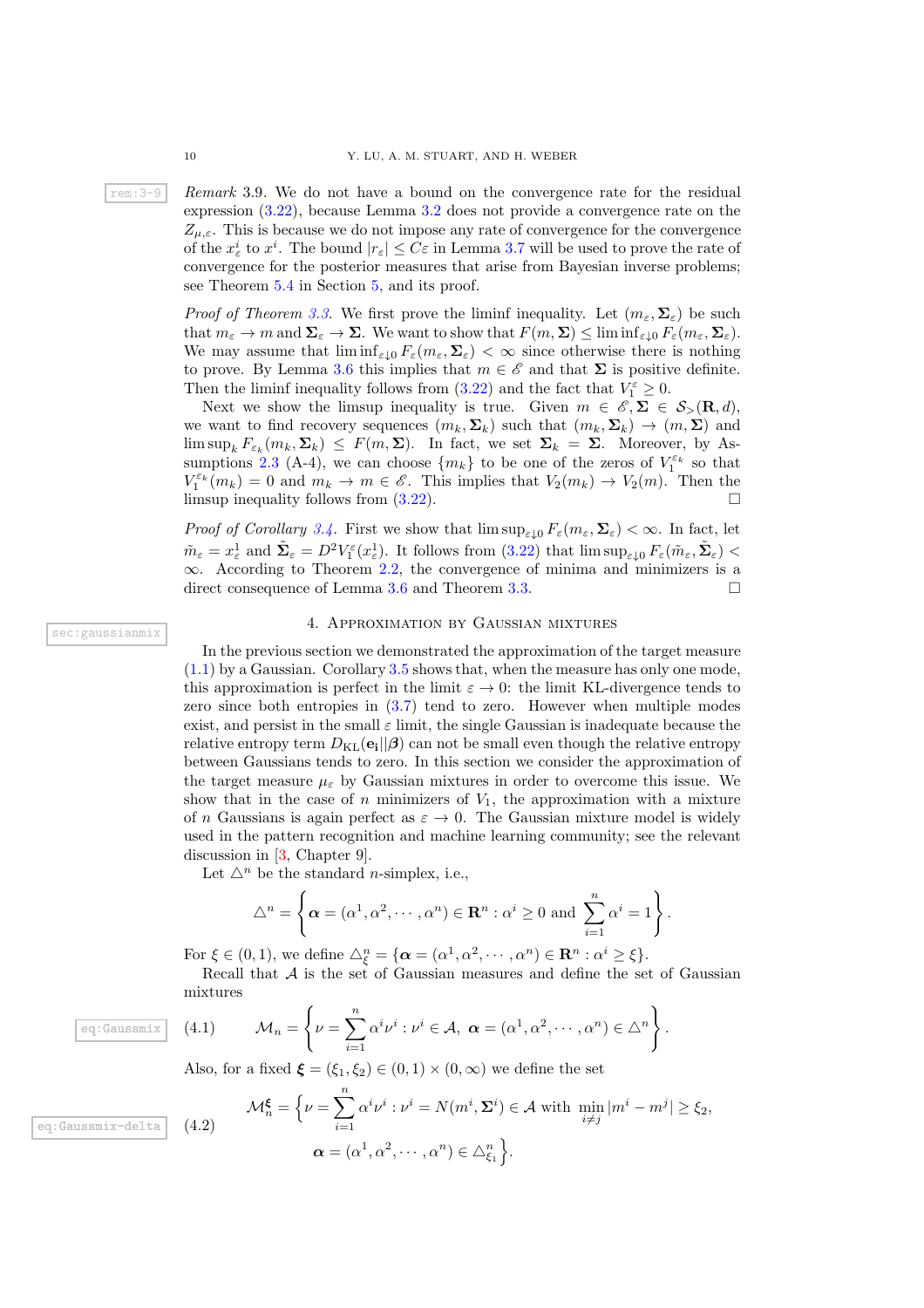While  $\mathcal{M}_n$  is the set of all convex combinations of n Gaussians taken from  $\mathcal{A}$ ; the set  $\mathcal{M}_n^{\xi}$  can be seen as an "effective" version of  $\mathcal{M}_n$ , in which each Gaussian component plays an active role, and no two Gaussians share a common center.

Consider the problem of minimizing  $D_{KL}(\nu||\mu_{\varepsilon})$  within  $\mathcal{M}_n$  or  $\mathcal{M}_n^{\xi}$ . Since the sets  $\mathcal{M}_n$  and  $\mathcal{M}_n^{\xi}$  are both closed with respect to weak convergence, we have the following existence result whose proof is similar to Theorem [3.1](#page-3-4) and is omitted.

thm:exists2 **Theorem 4.1.** *Consider the measure*  $\mu_{\varepsilon}$  *given by* [\(1.1\)](#page-1-0) *with fixed*  $\varepsilon > 0$ *, and the problems of minimizing the functional*

eq:minfunc (4.3) 
$$
\nu \mapsto D_{KL}(\nu||\mu_{\varepsilon})
$$

*from the set*  $\mathcal{M}_n$ , *or from the set*  $\mathcal{M}_n^{\xi}$  *with some fixed*  $\xi = (\xi_1, \xi_2) \in (0, 1) \times (0, \infty)$ *. In both cases, there exists at least one minimizer to the functional* [\(4.3\)](#page-10-0)*.*

Now we continue to investigate the asymptotic behavior of the Kullback-Leibler approximations based on Gaussian mixtures. To that end, we again parametrize a measure  $\nu$  in the set  $\mathcal{M}_n$  or  $\mathcal{M}_n^{\xi}$  by the weights  $\alpha = (\alpha^1, \alpha^2, \dots, \alpha^n)$  as well as the  $n$  means as well as the  $n$  covariances matrices. Similar to the previous section we need to chose the right scaling in our Gaussian mixtures to reflect the typical size of fluctuations of  $\mu_{\varepsilon}$ . Thus for  $\mathbf{m} = (m^1, m^2, \dots, m^n)$  and  $\mathbf{\Sigma} = (\mathbf{\Sigma}^1, \mathbf{\Sigma}^2, \dots, \mathbf{\Sigma}^n)$ . we set

<span id="page-10-1"></span><span id="page-10-0"></span>
$$
\nu_{\varepsilon} = \sum_{i=1}^{n} \alpha^{i} N(m^{i}, \varepsilon \Sigma^{i}).
$$

We can view  $D_{\text{KL}}(\nu_{\varepsilon}||\mu_{\varepsilon})$  as a functional of  $(\alpha, m, \Sigma)$  and study the Γ-convergence of the resulting functional. For that purpose, we need to restrict our attention to finding the best Gaussian mixtures within  $\mathcal{M}_n^{\xi}$  for some  $\xi \in (0,1) \times (0,\infty)$ . The reasons are the following. First, we require individual Gaussian measures  $\nu^i$  to be active (i.e.  $\alpha^i > \xi_1 > 0$ ) because  $D_{\text{KL}}(\nu_{\varepsilon}, \mu_{\varepsilon})$ , as a family of functionals of  $(\alpha, m, \Sigma)$  indexed by  $\varepsilon$ , is not compact if we allow some of the  $\alpha^i$  to vanish. In fact, if  $\alpha_{\varepsilon}^{i} = 0$  for some  $i \in 1, 2, \dots, n$ , then  $D_{\text{KL}}(\nu_{\varepsilon}||\mu_{\varepsilon})$  is independent of  $m_{\varepsilon}^{i}$  and  $\sum_{\varepsilon}^i$ . In particular, if  $|m_{\varepsilon}^i| \wedge |\Sigma_{\varepsilon}^i| \to \infty$  while  $|m_{\varepsilon}^j| \vee |\Sigma_{\varepsilon}^j| < \infty$  for all the j's such that  $j \neq i$ , then it still holds that  $\limsup_{\varepsilon \downarrow 0} D_{\text{KL}}(\nu_{\varepsilon}||\mu_{\varepsilon}) < \infty$ . Second, it makes more sense to assume that the individual Gaussian means stay apart from each other (i.e.  $\min_{i \neq j} |m^i - m^j| \geq \xi_2 > 0$ ) since we primarily want to locate different modes of the target measure. Moreover, it seems impossible to identify a sensible Γ-limit without such an assumption; see Remark [4.7.](#page-14-1)

Recall that the measure  $\nu$  has the form [\(4.4\)](#page-10-1). Let  $\boldsymbol{\xi} = (\xi_1, \xi_2) \in (0, 1) \times (0, \infty)$ be fixed. In view of these considerations it is useful to define

<span id="page-10-2"></span>
$$
S_{\xi} = \{(\boldsymbol{\alpha}, \mathbf{m}) \in \triangle_{\xi_1}^n \times \mathbf{R}^{nd} : \min_{i \neq j} |m^i - m^j| \ge \xi_2.\}
$$

We define the functional

$$
\overline{e_{\mathfrak{q}}:\mathrm{d}\mathrm{d}\mathrm{d}^{-2}}\qquad(4.5)\qquad G_{\varepsilon}(\boldsymbol{\alpha},\mathbf{m},\boldsymbol{\Sigma}):=\begin{cases} D_{\mathrm{KL}}(\nu||\mu_{\varepsilon}) & \text{if }(\boldsymbol{\alpha},\mathbf{m})\in S_{\xi},\\ +\infty & \text{otherwise.} \end{cases}
$$

By the definition of the Kullback-Leibler divergence, if  $(\alpha, m) \in S_{\xi}$ , then

<span id="page-10-3"></span>(4.6) 
$$
G_{\varepsilon}(\boldsymbol{\alpha},\mathbf{m},\boldsymbol{\Sigma})=\int \rho(x)\log\rho(x)dx+\frac{1}{\varepsilon}\mathbb{E}^{\nu}V_1^{\varepsilon}(x)+\mathbb{E}^{\nu}V_2(x)+\log Z_{\mu,\varepsilon}
$$

where  $\rho$  is the probability density function (p.d.f) of  $\nu$ .

Recall the Γ-limit F defined in  $(3.5)$ . Then we have the following Γ-convergence result.

eq:nu-form  $(4.4)$ 

 $eq:dkl-3$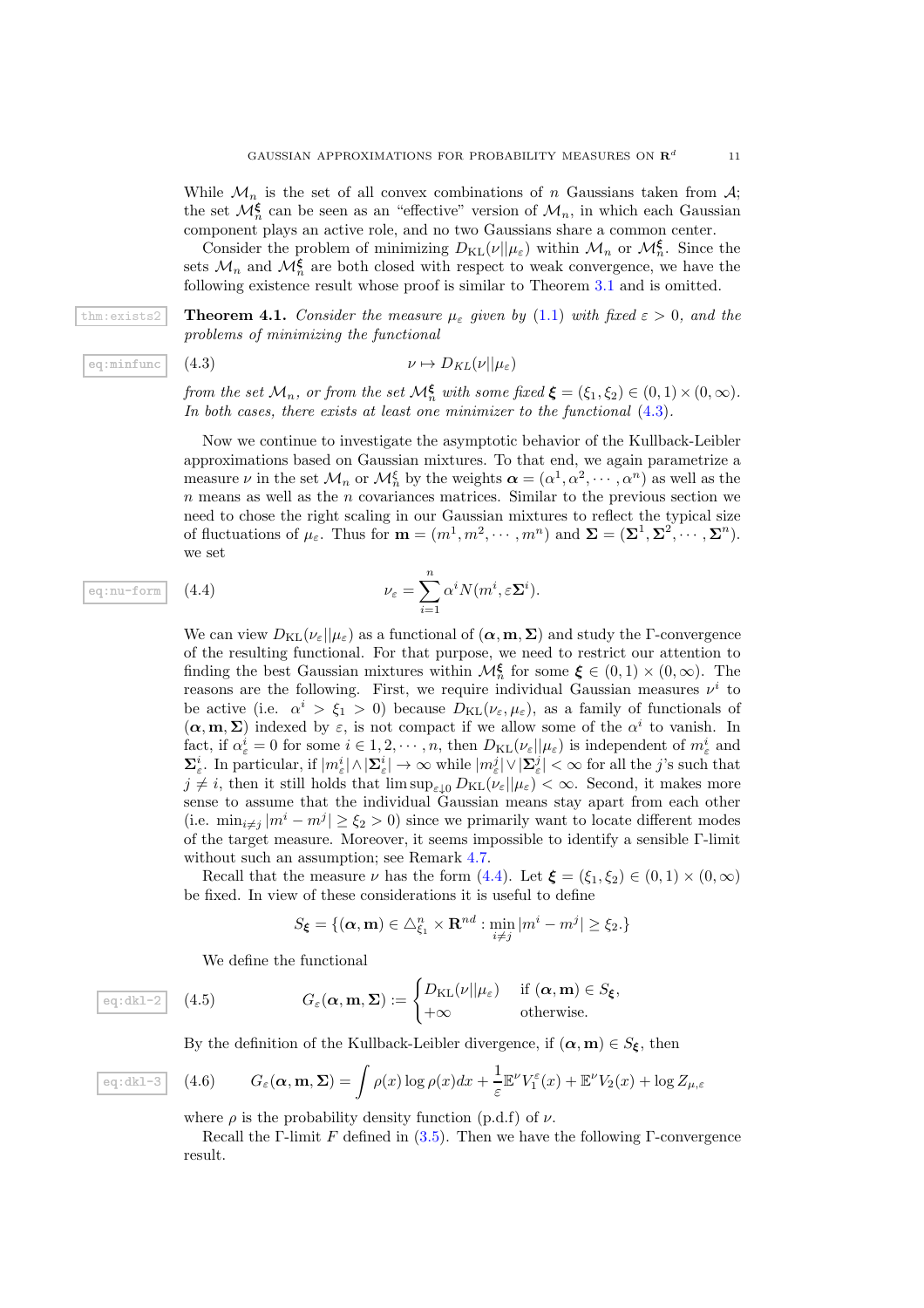thm:gamma-2 **Theorem 4.2.** *The*  $\Gamma$ *-limit of*  $G_{\varepsilon}$  *is* 

$$
eq:limit-G
$$

<span id="page-11-1"></span>
$$
G(\boldsymbol{\alpha}, \mathbf{m}, \boldsymbol{\Sigma}) := \sum_{i=1}^{n} \alpha^{i} D_{KL} \left( N(m^{i}, \boldsymbol{\Sigma}^{i}) \mid N(m^{i}, (D^{2}V_{1}(m^{i}))^{-1}) \right) + D_{KL}(\boldsymbol{\alpha} \mid \mid \boldsymbol{\beta})
$$

*if*  $(\alpha, m) \in S_{\xi}$  *and*  $m^{i} \in \mathcal{E}$ *, and*  $\infty$  *otherwise.* 

*Remark* 4.3*.* The right hand side of G consists of two parts: the first part is a weighted relative entropy which measures the discrepancy between two Gaussians, and the second part is the relative entropy between sums of Dirac masses at  $\{x^j\}_{j=1}^n$ with weights  $\alpha$  and  $\beta$  respectively. This has the same spirit as the entropy splitting used in [\[18,](#page-22-10) Lemma 2.4].

Before we prove Theorem [4.2,](#page-11-0) we consider the minimization of the limit functional G. First let  $\xi_2$  be such that  $0 < \xi_2 \le \min_{i \ne j} |x^i - x^j|$  where  $\{x^i\}_{i=1}^n$  are the minimizers of  $V_1$ . To minimize  $G$ , without loss of generality, we may choose  $m^i = \overline{m}^i := x^i$ . Then the weighted relative entropy in the first term in the defini-tion [\(4.7\)](#page-11-1) of G vanishes if we set  $\Sigma^i = \overline{\Sigma}^i := D^2 V_1(x^i)^{-1}$ . The relative entropy of the weights also vanishes if we choose the weight  $\alpha = \overline{\alpha} := \beta$ . To summarize, the minimizer  $(\overline{\alpha}, \overline{\mathbf{m}}, \overline{\boldsymbol{\Sigma}})$  of G is given by

$$
\overline{m}^i = x^i, \ \overline{\Sigma}^i = D^2 V_1(x^i)^{-1}, \overline{\alpha}^i = \beta^i
$$

<span id="page-11-4"></span>and  $G(\bar{\alpha}, \bar{m}, \bar{\Sigma}) = 0$ . The following corollary is a direct consequence of the Γconvergence of  $G_{\varepsilon}$ .

,

cor:convmin **Corollary 4.4.** Let  $\{(\boldsymbol{\alpha}_{\varepsilon}, \mathbf{m}_{\varepsilon}, \boldsymbol{\Sigma}_{\varepsilon})\}$  be a family of minimizers of  $\{G_{\varepsilon}\}\$ . Then *there exists a subsequence*  $\{\varepsilon_k\}$  *such that*  $(\boldsymbol{\alpha}_{\varepsilon_k}, \mathbf{m}_{\varepsilon_k}, \boldsymbol{\Sigma}_{\varepsilon_k}) \to (\boldsymbol{\overline{\alpha}}, \boldsymbol{\overline{m}}, \boldsymbol{\overline{\Sigma}})$  *and that*  $G_{\varepsilon_k}(\boldsymbol{\alpha}_{\varepsilon_k}, {\bf m}_{\varepsilon_k}, \boldsymbol{\Sigma}_{\varepsilon_k}) \to G(\overline{\boldsymbol{\alpha}}, \overline{\boldsymbol{\mathfrak{m}}}, \boldsymbol{\Sigma}).$  Moreover,  $(\overline{\boldsymbol{\alpha}}, \overline{\boldsymbol{\mathfrak{m}}}, \boldsymbol{\Sigma})$  is a minimizer of G and  $G(\overline{\alpha}, \overline{\mathbf{m}}, \overline{\Sigma}) = 0.$ 

> For a non-Gaussian measure  $\mu_{\varepsilon}$  with multiple modes, i.e.,  $n > 1$  in the Assumption [2.3,](#page-2-2) we have seen in Remark [3.5](#page-5-1) that the Kullback-Leibler divergence between  $\mu_{\varepsilon}$  and the best Gaussian measure selected from A remains positive as  $\varepsilon \downarrow 0$ . However, this gap is filled by using Gaussian mixtures, namely, with  $\nu_{\varepsilon}$  being chosen as the best Gaussian mixture, the Kullback-Leibler divergence  $D_{KL}(\nu_{\varepsilon}||\mu_{\varepsilon}) \downarrow 0$  as ε ↓ 0.

> <span id="page-11-3"></span>Similarly to the proof of Theorem [3.3,](#page-4-1) Theorem [4.2](#page-11-0) follows directly from Corollary [4.8](#page-14-2) below, the proof of which requires several lemmas. We first show the compactness of  $\{G_{\varepsilon}\}.$

lem:compactness2 **Lemma 4.5.** Let  $G_{\varepsilon}$  be defined by [\(4.5\)](#page-10-2). Let  $\{(\boldsymbol{\alpha}_{\varepsilon}, \mathbf{m}_{\varepsilon}, \boldsymbol{\Sigma}_{\varepsilon})\}$  be a sequence such *that*  $\limsup_{\varepsilon \downarrow 0} G_{\varepsilon}(\boldsymbol{\alpha}_{\varepsilon}, \mathbf{m}_{\varepsilon}, \boldsymbol{\Sigma}_{\varepsilon}) < \infty$ *. Then* 

<span id="page-11-2"></span>
$$
\liminf_{\varepsilon \downarrow 0} \min_i \lambda_{\min}(\boldsymbol{\Sigma}^i_\varepsilon) > 0, \ \limsup_{\varepsilon \downarrow 0} \max_i \text{Tr}(\boldsymbol{\Sigma}^i_\varepsilon) < \infty
$$

and  $dist(m_{\varepsilon}^i, \mathscr{E}) \downarrow 0$  *as*  $\varepsilon \downarrow 0$ *. In particular, for any i, there exists*  $j = j(i) \in$  $\{1, 2, \dots, n\}$  and a subsequence  $\{m_k^i\}_{k \in \mathbb{N}}$  of  $\{m_{\varepsilon}^i\}$  such that  $m_k \to x_j$  as  $k \to \infty$ .

*Proof.* We write  $M = \limsup_{\varepsilon \downarrow 0} G_{\varepsilon}(\boldsymbol{\alpha}_{\varepsilon}, \mathbf{m}_{\varepsilon}, \boldsymbol{\Sigma}_{\varepsilon})$  and

$$
\nu_\varepsilon = \sum_{i=1}^n \alpha_\varepsilon^i \nu_\varepsilon^i
$$

<span id="page-11-0"></span>

 $(4.7)$ 

eq:minimizermix  $(4.8)$ 

eq: compactness2  $(4.9)$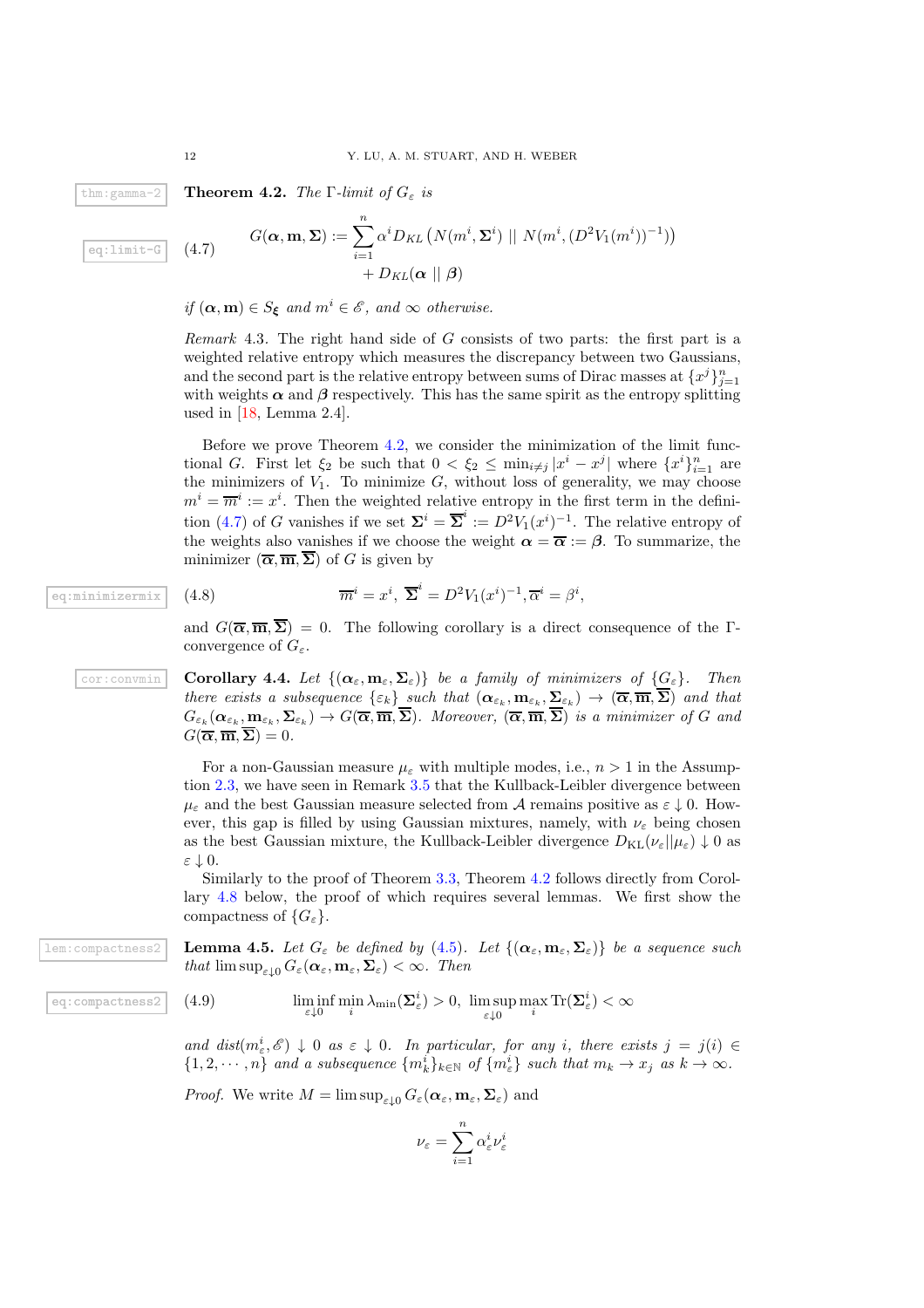where  $\nu_{\varepsilon}^i = N(m_{\varepsilon}^i, \varepsilon \Sigma_{\varepsilon}^i)$ . Then we get

$$
D_{KL}(\nu_{\varepsilon}||\mu_{\varepsilon}) = \sum_{j=1}^{n} \alpha_{\varepsilon}^{j} \mathbb{E}^{\nu_{\varepsilon}^{j}} \log \left( \sum_{i} \alpha_{\varepsilon}^{i} \frac{d\nu_{\varepsilon}^{i}}{d\mu_{\varepsilon}} \right)
$$
  
\n
$$
\geq \sum_{j=1}^{n} \alpha_{\varepsilon}^{j} \mathbb{E}^{\nu_{\varepsilon}^{j}} \log \left( \alpha_{\varepsilon}^{j} \frac{d\nu_{\varepsilon}^{j}}{d\mu_{\varepsilon}} \right)
$$
  
\n
$$
= \sum_{j=1}^{n} \alpha_{\varepsilon}^{j} \log(\alpha_{\varepsilon}^{j}) + \sum_{j=1}^{n} \alpha_{\varepsilon}^{j} \mathbb{E}^{\nu_{\varepsilon}^{j}} \log \left( \frac{d\nu_{\varepsilon}^{j}}{d\mu_{\varepsilon}} \right)
$$
  
\n
$$
= \sum_{j=1}^{n} \alpha_{\varepsilon}^{j} \log(\alpha_{\varepsilon}^{j}) + \sum_{j=1}^{n} \alpha_{\varepsilon}^{j} D_{KL}(\nu_{\varepsilon}^{j}||\mu_{\varepsilon})
$$

where the inequality follows simply from the monotonicity of the logarithm. As each of term  $D_{KL}(\nu_{\varepsilon}^j||\mu_{\varepsilon})$  is non-negative, this implies the bound

$$
D_{KL}(\nu_{\varepsilon}^j||\mu_{\varepsilon}) \leq \frac{1}{\alpha_{\varepsilon}^j} \left(M - n \min_{\alpha \in [0,1]} \alpha \log \alpha\right).
$$

<span id="page-12-3"></span>Using the lower bound  $\alpha_{\varepsilon}^j > \xi_1$  which holds by assumption we get a uniform upper bound on  $D_{KL}(\nu_{\varepsilon}^j||\mu_{\varepsilon})$  which in turn permits to invoke Lemma [3.6.](#page-5-4)

 $\Box$ 

 $\texttt{lem:dkl-asym3} \quad \textbf{Lemma 4.6.} \ \textit{Let} \ \{ (\boldsymbol{\alpha}_{\varepsilon}, \mathbf{m}_{\varepsilon}, \boldsymbol{\Sigma}_{\varepsilon}) \} \ be \ such \ that \ \boldsymbol{\alpha}_{\varepsilon} \in \triangle_{\xi_1}^n, \min_{i \neq j} |m_{\varepsilon}^i - m_{\varepsilon}^j| \geq \xi_2 > 0$ *and that*  $c_1 \leq \liminf_{\varepsilon \downarrow 0} \min_i \lambda_{\min}(\Sigma^i_{\varepsilon}) < \limsup_{\varepsilon \downarrow 0} \max_i |m^i_{\varepsilon}| \vee \text{Tr}(\Sigma^i_{\varepsilon}) \leq C_1 < \infty$ . *Then*

<span id="page-12-0"></span>
$$
G_{\varepsilon}(\alpha_{\varepsilon}, \mathbf{m}_{\varepsilon}, \mathbf{\Sigma}_{\varepsilon})
$$
  
= 
$$
\sum_{i=1}^{n} \alpha_{\varepsilon}^{i} \left( \frac{V_{1}^{\varepsilon}(m_{\varepsilon}^{i})}{\varepsilon} + V_{2}(m_{\varepsilon}^{i}) + \frac{1}{2} \text{Tr}(D^{2} V_{1}^{\varepsilon}(m_{\varepsilon}^{i}) \cdot \mathbf{\Sigma}_{\varepsilon}^{i}) - \frac{1}{2} \log (\det \mathbf{\Sigma}_{\varepsilon}^{i}) \right)
$$
  
+ 
$$
\sum_{i=1}^{n} \alpha_{\varepsilon}^{i} \log \alpha_{\varepsilon}^{i} - \frac{d}{2} + \log Z_{\mu, \varepsilon} + r_{\varepsilon}.
$$

*where*  $r_{\varepsilon} \leq C \varepsilon$  *with*  $C = C(c_1, C_1, M_V, \xi_2)$ .

*Proof.* By assumption, we we know from  $(4.6)$  that

$$
G_{\varepsilon}(\boldsymbol{\alpha}_{\varepsilon},\mathbf{m}_{\varepsilon},\boldsymbol{\Sigma}_{\varepsilon})=\int\rho_{\varepsilon}(x)\log\rho_{\varepsilon}(x)dx+\frac{1}{\varepsilon}\mathbb{E}^{\nu_{\varepsilon}}V_{1}^{\varepsilon}(x)+\mathbb{E}^{\nu_{\varepsilon}}V_{2}(x)+\log Z_{\mu,\varepsilon}
$$

where  $\rho_{\varepsilon} = \sum_{i=1}^{n} \alpha_{\varepsilon}^{i} \rho_{\varepsilon}^{i}$  is the probability density of the measure  $\nu_{\varepsilon}$ . First of all, applying the same Taylor expansion arguments used to obtain [\(3.20\)](#page-8-0), one can deduce that

<span id="page-12-1"></span>
$$
\frac{1}{\varepsilon} \mathbb{E}^{\nu_{\varepsilon}} V_{1}^{\varepsilon}(x) + \mathbb{E}^{\nu_{\varepsilon}} V_{2}(x)
$$
\n
$$
= \sum_{i=1}^{n} \alpha_{\varepsilon}^{i} \left( \frac{V_{1}^{\varepsilon}(m_{\varepsilon}^{i})}{\varepsilon} + \frac{1}{2} \text{Tr} \left( \nabla^{2} V_{1}^{\varepsilon}(m_{\varepsilon}^{i}) \cdot \Sigma_{\varepsilon}^{i} \right) + V_{2}(m_{\varepsilon}^{i}) \right) + r_{1,\varepsilon}
$$

<span id="page-12-2"></span>with  $r_{1,\varepsilon} \leq C\varepsilon$  and  $C = C(C_1, c_1, M_V)$ . Next, we claim that the entropy of  $\rho_{\varepsilon}$  can be rewritten as

eq:rhologrho-0 (4.12) 
$$
\int \rho_{\varepsilon}(x) \log \rho_{\varepsilon}(x) dx = \sum_{i=1}^{n} \alpha_{\varepsilon}^{i} \left( \int \rho_{\varepsilon}^{i}(x) \log \rho_{\varepsilon}^{i}(x) dx + \log \alpha_{\varepsilon}^{i} \right) + r_{2,\varepsilon}
$$

 $\overline{eq:expV}$  (4.11)

eq:dkl-asym3  $(4.10)$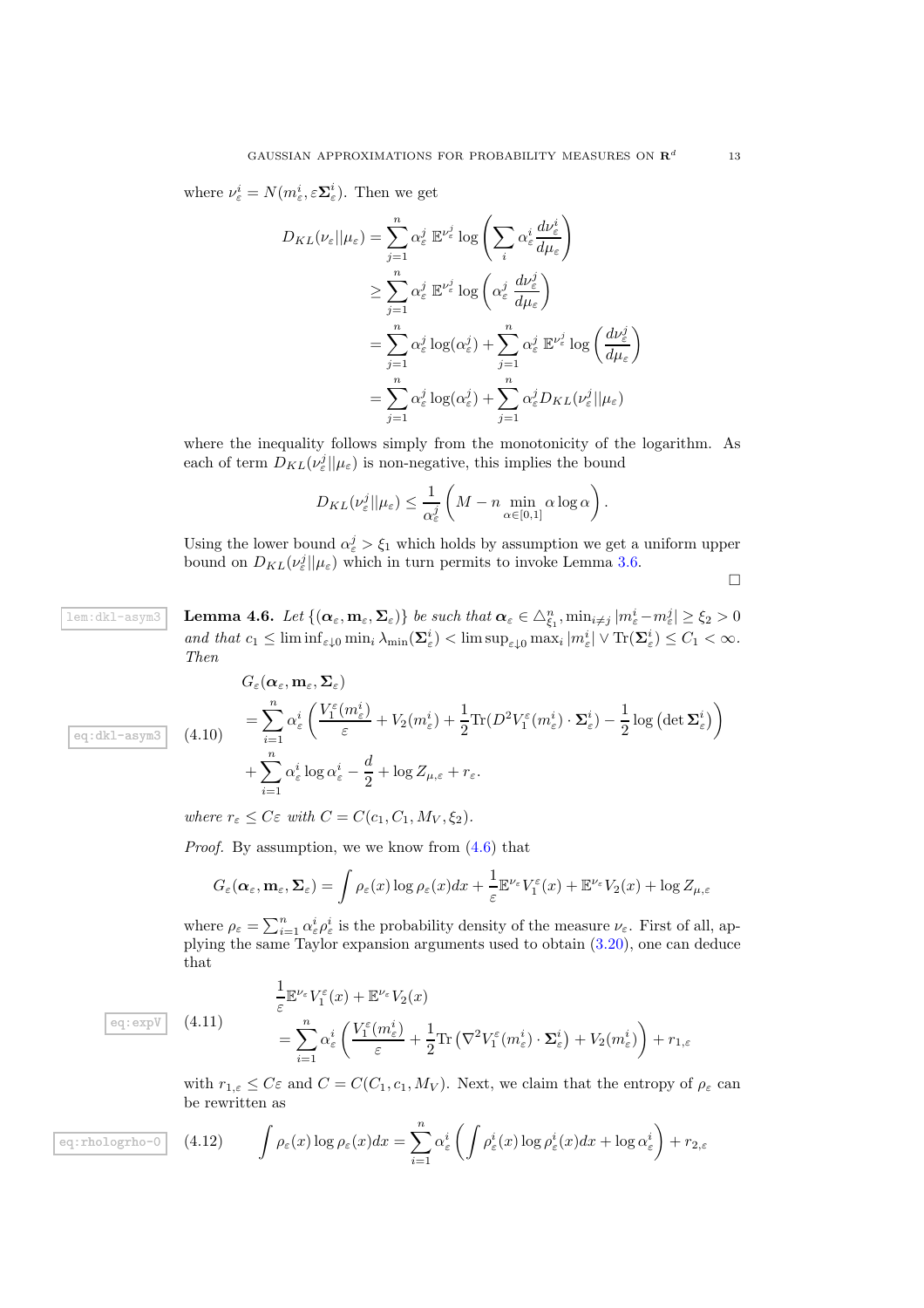where  $r_{2,\varepsilon} \leq e^{-\frac{C}{\varepsilon}}$  with  $C = C(C_1, c_2, \xi_2)$  when  $\varepsilon \ll 1$ . By definition,

$$
\int \rho_{\varepsilon}(x) \log \rho_{\varepsilon}(x) dx = \sum_{i=1}^{n} \alpha_{\varepsilon}^{i} \int \rho_{\varepsilon}^{i}(x) \log \left( \sum_{j=1}^{n} \alpha_{\varepsilon}^{j} \rho_{\varepsilon}^{j}(x) \right) dx,
$$

<span id="page-13-1"></span>so it suffices to show that for each  $i \in \{1, ..., n\}$  we have

$$
\boxed{\phantom{\mathbb{E}}\left[ (4.13) \right]} \qquad \int \rho_{\varepsilon}^{i}(x) \log \left( \sum_{j=1}^{n} \alpha_{\varepsilon}^{j} \rho_{\varepsilon}^{j}(x) \right) dx = \int \rho_{\varepsilon}^{i}(x) \log \rho_{\varepsilon}^{i}(x) dx + \log \alpha_{\varepsilon}^{i} + r_{2,\varepsilon}
$$

with  $r_{2,\varepsilon} \leq e^{-\frac{C}{\varepsilon}}$ . Indeed, on the one hand, by monotonicity of the logarithm it is clear that

$$
\text{h} \circ \text{h} \circ \text{h} \circ \text{h} \circ \text{h} \circ \text{h} \circ \text{h} \circ \text{h} \circ \text{h} \circ \text{h} \circ \text{h} \circ \text{h} \circ \text{h} \circ \text{h} \circ \text{h} \circ \text{h} \circ \text{h} \circ \text{h} \circ \text{h} \circ \text{h} \circ \text{h} \circ \text{h} \circ \text{h} \circ \text{h} \circ \text{h} \circ \text{h} \circ \text{h} \circ \text{h} \circ \text{h} \circ \text{h} \circ \text{h} \circ \text{h} \circ \text{h} \circ \text{h} \circ \text{h} \circ \text{h} \circ \text{h} \circ \text{h} \circ \text{h} \circ \text{h} \circ \text{h} \circ \text{h} \circ \text{h} \circ \text{h} \circ \text{h} \circ \text{h} \circ \text{h} \circ \text{h} \circ \text{h} \circ \text{h} \circ \text{h} \circ \text{h} \circ \text{h} \circ \text{h} \circ \text{h} \circ \text{h} \circ \text{h} \circ \text{h} \circ \text{h} \circ \text{h} \circ \text{h} \circ \text{h} \circ \text{h} \circ \text{h} \circ \text{h} \circ \text{h} \circ \text{h} \circ \text{h} \circ \text{h} \circ \text{h} \circ \text{h} \circ \text{h} \circ \text{h} \circ \text{h} \circ \text{h} \circ \text{h} \circ \text{h} \circ \text{h} \circ \text{h} \circ \text{h} \circ \text{h} \circ \text{h} \circ \text{h} \circ \text{h} \circ \text{h} \circ \text{h} \circ \text{h} \circ \text{h} \circ \text{h} \circ \text{h} \circ \text{h} \circ \text{h} \circ \text{h} \circ \text{h} \circ \text{h} \circ \text{h} \circ \text{h} \circ \text{h} \circ \text{h} \circ \text{h} \circ \text{h} \circ \text{h} \circ \text{h} \circ \text{h} \circ \text{h} \circ \text{h} \circ \text{h} \circ \text{h} \circ \text{h
$$

<span id="page-13-2"></span>In order to show the matching lower bound we first recall that the means  $m_{\varepsilon}^i$  of the  $\nu_{\varepsilon}^{i}$  are well separated by assumption,  $\min_{j\neq i}|m_{\varepsilon}^{i}-m_{\varepsilon}^{j}| > \xi_{2}$ . Let  $\delta \ll \frac{\xi}{2}$  to be fixed below and set  $B_{\delta}^{i} = B(m_{\varepsilon}^{i}, \delta)$  Then we write

$$
\int \rho_{\varepsilon}^{i} \log \left( \sum_{j=1}^{n} \alpha_{\varepsilon}^{j} \rho_{\varepsilon}^{j} \right)
$$
\n
$$
= \int \rho_{\varepsilon}^{i} \log \left( \alpha_{\varepsilon}^{i} \rho_{\varepsilon}^{i} \right) + \int_{B_{\delta}^{i}} \rho_{\varepsilon}^{i} \left( \log \left( \sum_{j=1}^{n} \alpha_{\varepsilon}^{j} \rho_{\varepsilon}^{j} \right) - \log \left( \alpha_{\varepsilon}^{i} \rho_{\varepsilon}^{i} \right) \right)
$$
\n
$$
+ \int_{\left( B_{\delta}^{i} \right)^{c}} \rho_{\varepsilon}^{i} \left( \log \left( \sum_{j=1}^{n} \alpha_{\varepsilon}^{j} \rho_{\varepsilon}^{j} \right) - \log \left( \alpha_{\varepsilon}^{i} \rho_{\varepsilon}^{i} \right) \right)
$$
\n
$$
=: \left( \int \rho_{\varepsilon}^{i} \log \rho_{\varepsilon}^{i} + \log \alpha_{\varepsilon}^{i} \right) + E_{\varepsilon}^{1} + E_{\varepsilon}^{2}.
$$

We first show that the error term  $E_{\varepsilon}^2$  is exponentially small. To that end, we first drop the exponential term in the Gaussian density to obtain the crude bound

eq: 
$$
\text{bd1}
$$
 (4.16)  $\log\left(\sum_{j=1}^{n} \alpha_{\varepsilon}^{j} \rho_{\varepsilon}^{j}\right) \le \log\left(\sum_{j=1}^{n} \alpha_{\varepsilon}^{j} \frac{1}{\sqrt{(2\pi\varepsilon)^{d} \det \Sigma_{\varepsilon}^{j}}}\right) \le \frac{d}{2} \log \varepsilon^{-1} + C.$ 

<span id="page-13-0"></span>where in the second inequality we use the fact that  $\det \Sigma_{\varepsilon}^{i}$  is bounded away from zero, which has been established in [\(4.9\)](#page-11-2). Moreover, by definition we have

(4.17) 
$$
-\log\left(\alpha_{\varepsilon}^{i} \rho_{\varepsilon}^{i}\right) \leq \frac{d}{2} \log \varepsilon^{-1} + C + \frac{|x - m_{\varepsilon}^{i}|^{2}}{\varepsilon}
$$

Plugging bounds [\(4.16\)](#page-13-0) and [\(4.16\)](#page-13-0) in and using Gaussian concentration as well as the lower bound on  $\lambda_{\min}$  established in [\(4.5\)](#page-11-3) eq: $rho$ -4  $(4.18)$ 

$$
E_{\varepsilon}^{2} \leq \int_{(B_{\delta}^{i})^{c}} \rho_{\varepsilon}^{i}(x) \left(\frac{d}{2} \log \varepsilon^{-1} + C + \frac{|x - m_{\varepsilon}^{i}|^{2}}{\varepsilon}\right) dx \leq C \left( \log \varepsilon^{-1} + \varepsilon^{-1} \right) e^{-\frac{C\delta}{\varepsilon}}
$$

when  $\varepsilon \ll 1$ . Next, we want to bound  $E^1_{\varepsilon}$ . Notice that  $m_{\varepsilon}^j \to m^j$  for  $j = 1, \cdots, n$ , hence if  $x \in B^i_{\delta}$  and if  $\delta < \xi_1$ , then  $|x - m_{\varepsilon}^j| > \xi_1 - \delta$  for any  $j \neq i$  when  $\varepsilon \ll 1$ . As a consequence,

(4.19) 
$$
\int_{B_{\delta}^{i}} \sum_{j=1, j\neq i}^{n} \alpha_{\varepsilon}^{j} \rho_{\varepsilon}^{j} \leq C \varepsilon^{-\frac{d}{2}} e^{-\frac{C(\xi_{1}-\delta)^{2}}{\varepsilon}}.
$$

eq:rhologrho-3  $(4.15)$ 

eq:bd2

eq:rhologrho-

eq:rhologr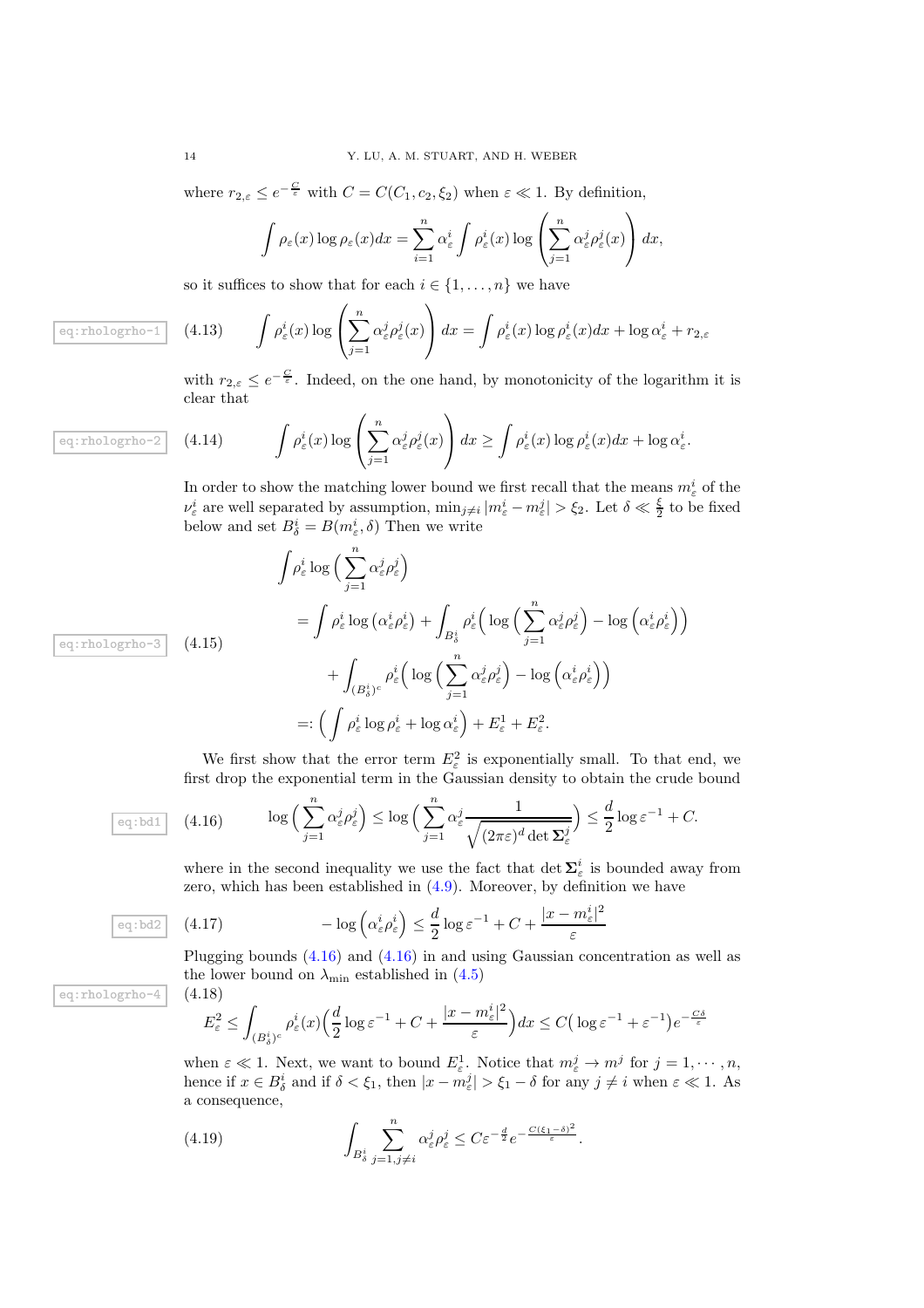This together with the elementary inequality

$$
\log(x+y) = \log(x) + \int_{x}^{x+y} \frac{1}{t} dt \le \log x + \frac{y}{x}
$$

for  $x, y > 0$  implies

<span id="page-14-3"></span>
$$
E_{\varepsilon}^{1} = \int_{B_{\delta}^{i}} \rho_{\varepsilon}^{i} \left( \log \left( \alpha_{\varepsilon}^{i} \rho_{\varepsilon}^{i} + \sum_{j=1, j \neq i}^{n} \alpha_{\varepsilon}^{j} \rho_{\varepsilon}^{j} \right) - \log \left( \alpha_{\varepsilon}^{i} \rho_{\varepsilon}^{i} \right) \right)
$$
  

$$
\leq \int_{B_{\delta}^{i}} \frac{\sum_{j=1, j \neq i}^{n} \alpha_{\varepsilon}^{j} \rho_{\varepsilon}^{j}}{\alpha_{\varepsilon}^{i}}
$$

eq:rhologrho-5  $(4.20)$ 

where we used that  $\alpha_{\varepsilon}^{i}$  is bounded below from zero. Hence [\(4.13\)](#page-13-1) follows directly from  $(4.14)-(4.20)$  $(4.14)-(4.20)$ .

Finally,  $(4.10)$  follows from combining  $(4.11)$ ,  $(4.12)$  and the identity

 $\leq C\delta^d \varepsilon^{-\frac{d}{2}}e^{-\frac{C(\xi_1-\delta)^2}{\varepsilon}}.$ 

$$
\int \rho_{\varepsilon}^{i}(x) \log \rho_{\varepsilon}^{i}(x) dx = -\frac{1}{2} \log \left( (2\pi\varepsilon)^{d} \det \Sigma_{\varepsilon}^{i} \right) - \frac{d}{2}.
$$

<span id="page-14-1"></span>**Followi Remark** 4.7. The assumption that  $\min_{j\neq i} |m_{\varepsilon}^i - m_{\varepsilon}^j| > \xi_2 > 0$  is the crucial condition that allows us to express the entropy of the Gaussian mixture in terms of the mixture of entropies of individual Gaussian (i.e. the equation [\(4.12\)](#page-12-2)), leading to the asymptotic formula  $(4.10)$ . Neither formula  $(4.12)$  nor  $(3.20)$  is likely to be true without such an assumption since the cross entropy terms are not negligible.

> <span id="page-14-2"></span>The following corollary immediately follows from Lemma [4.6](#page-12-3) by plugging in the Laplace approximation of the normalization constant  $Z_{\mu,\varepsilon}$  given in Lemma [3.2](#page-4-0) and rearranging the terms.

cor:dkl-asym4 **Corollary 4.8.** Assume that  $\limsup_{\varepsilon\downarrow 0} G_{\varepsilon}(\boldsymbol{\alpha}_{\varepsilon},\mathbf{m}_{\varepsilon},\boldsymbol{\Sigma}_{\varepsilon}) < \infty$ . Then

$$
\frac{\text{eq:dk1-asym4}}{\text{eq:dk1-asym4}} \quad (4.21) \qquad \qquad = \sum_{i=1}^{n} \alpha_{\varepsilon}^{i} \left( \frac{V_{1}^{\varepsilon}(m_{\varepsilon}^{i})}{\varepsilon} + V_{2}(m_{\varepsilon}^{i}) - \frac{d}{2} + \frac{1}{2} \text{Tr}(D^{2} V_{1}^{\varepsilon}(m_{\varepsilon}^{i}) \cdot \Sigma_{\varepsilon}^{i}) \right) \newline + \sum_{i=1}^{n} \alpha_{\varepsilon}^{i} \left( \log \alpha_{\varepsilon}^{i} - \frac{1}{2} \log \left( \det \Sigma_{\varepsilon}^{i} \right) + \log \left( \sum_{j=1}^{n} \beta^{j} \right) \right) + o(1).
$$

sec:app

rem:4-9 *Remark* 4.9*.* Similarly to the discussion in Remark [3.9,](#page-9-1) the residual in [\(4.21\)](#page-14-4) is here demonstrated to be of order  $o(1)$ , but the quantitative bound that  $|r_{\varepsilon}| \leq C\varepsilon$ in Lemma [4.10](#page-12-0) can be used to extract a rate of convergence. This can be used to study the limiting behaviour of posterior measures arising from Bayesian inverse problems when multiple modes are present; see the next section.

### 5. Applications in Bayesian inverse problems

<span id="page-14-0"></span>Consider the inverse problem of recovering  $x \in \mathbf{R}^d$  from the noisy data  $y \in \mathbf{R}^d$ , where  $y$  and  $x$  are linked through the equation

$$
(5.1) \t\t y = G(x) + \eta.
$$

<span id="page-14-4"></span> $C(\alpha, m, \Sigma)$ 

Here G is called the forward operator which maps from  $\mathbb{R}^d$  into itself,  $\eta \in \mathbb{R}^d$  represents the observational noise. We take a Bayesian approach to solving the inverse problem. The main idea is to first model our knowledge about  $x$  with a prior probability distribution, leading to a joint distribution on  $(x, y)$  once the probabilistic structure on  $\eta$  is defined. We then update the prior based on the observed data y;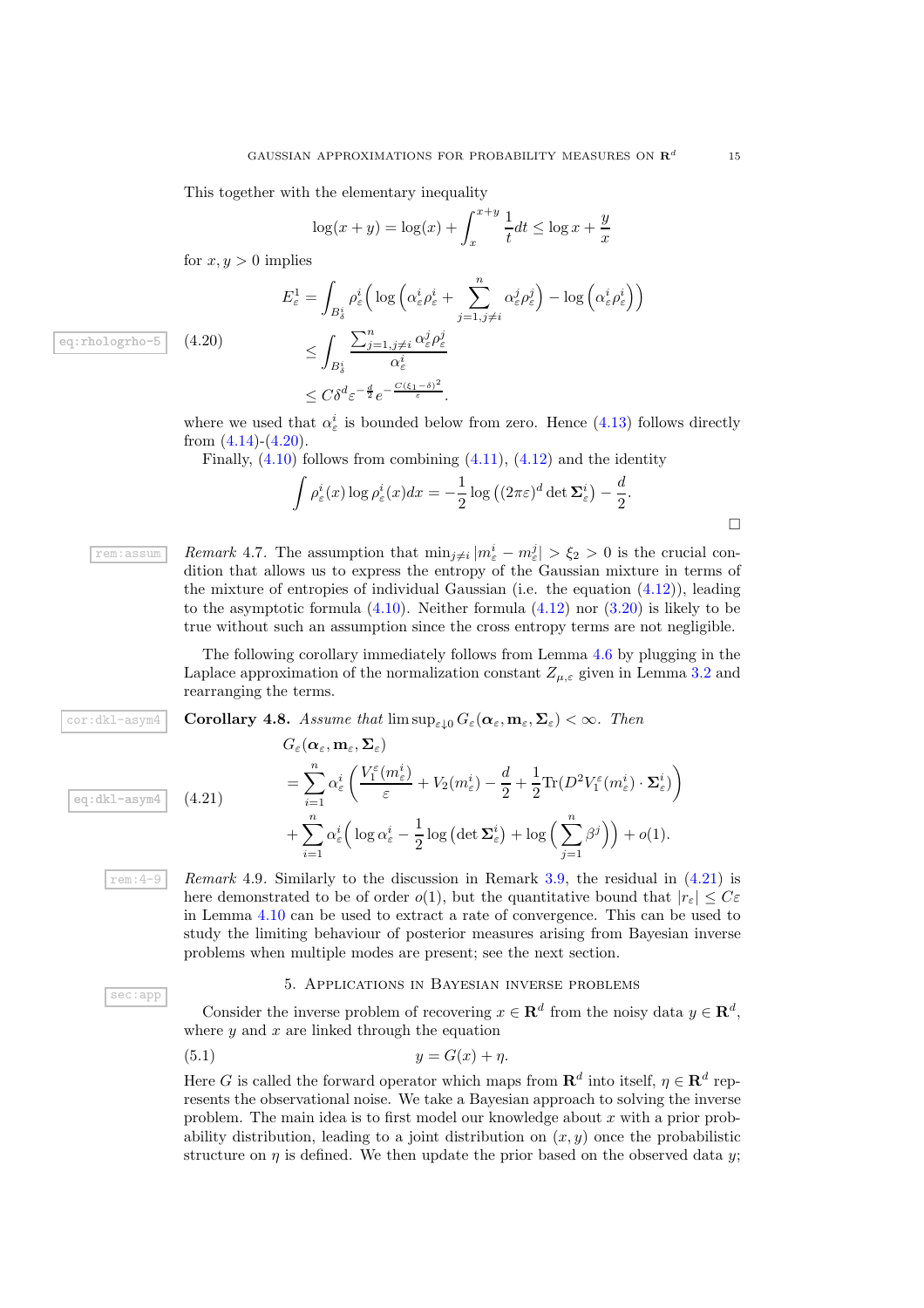specifically we obtain the posterior distribution  $\mu^y$  which is the conditional distribution of  $x$  given  $y$ , and is the solution to the Bayesian inverse problem. From this measure one can extract information about the unknown quantity of interest. We remark that since  $G$  is non-linear in general, the posterior is generally not Gaussian even when the noise and prior are both assumed to be Gaussian. A systematic treatment of the Bayesian approach to inverse problems may be found in [\[24\]](#page-22-11).

In Bayesian statistics there is considerable interest in the study of the asymptotic performance of posterior measures from a frequentist perspective; this is often formalized as the *posterior consistency* problem. To define this precisely, consider a sequence of observations  $\{y_j\}_{j\in\mathbb{N}}$ , generated from the truth  $x^{\dagger}$  via

eq:yn (5.2) 
$$
y_j = G(x^{\dagger}) + \eta_j,
$$

<span id="page-15-0"></span>where  $\{\eta_j\}_{j\in\mathbb{N}}$  is a sequence of random noises. This may model a statistical experiment with increasing amounts of data or with vanishing noise. In either case, posterior consistency refers to concentration of the posterior distribution around the truth as the data quality increases. For parametric statistical models, Doob's consistency theorem [\[8,](#page-22-1) Theorem 10.10] guarantees posterior consistency under the identifiability assumption about the forward model. For nonparametric models, in which the parameters of interest lie in infinite dimensional spaces, the corresponding posterior consistency is a much more challenging problem. Schwartz's theorem [\[22,](#page-22-12) [2\]](#page-22-13) provides one of the main theoretical tools to prove posterior consistency in infinite dimensional space, which replaces identifiability by a stronger assumption on testability. The posterior contraction rate, quantifying the speed that the posterior contracts to the truth, has been determined in various Bayesian statistical models (see  $[10, 23, 6]$  $[10, 23, 6]$  $[10, 23, 6]$  $[10, 23, 6]$ ). In the context of the Bayesian inverse problem, the posterior consistency problem has mostly been studied to date for linear inverse problems with Gaussian priors  $[14, 1]$  $[14, 1]$ . The recent paper  $[25]$  studied posterior consistency for a specific nonlinear Bayesian inverse problem, using the stability estimate of the underlying inverse problem together with posterior consistency results for the Bayesian regression problem.

In this section, our main interest is not in the consistency of posterior distribution, but in characterizing in detail its asymptotic behavior. We will consider two limit processes in [\(5.2\)](#page-15-0): the small noise limit and the large data limit. In the former case, we assume that the noise  $\eta_i = \frac{1}{\sqrt{2}}$  $\overline{\mathfrak{n}}\eta$  where  $\eta$  is distributed according to the standard normal  $N(0, I_d)$ , and we consider the data  $\mathbf{y}_N$  given by the most accurate observation, i.e.  $\mathbf{y}_N = y_N$ . In the later case, the sequence  $\{\eta_i\}_{i\in\mathbb{N}}$  is assumed to be independent identically distributed according to the standard normal and we accumulate the observations so that the data  $\mathbf{y}_N = \{y_1, y_2, \dots, y_N\}$ . In addition, assume that the prior distribution is  $\mu_0$  which has the density

$$
\mu_0(dx) = \frac{1}{Z_0} e^{-V_0(x)} dx
$$

with the normalization constant  $Z_0 > 0$ . Since the data and the posterior are fully determined by the noise  $\eta$  with  $\eta = \eta$  or  $\eta = {\eta_i}_{i \in \mathbb{N}}$ , we denote the posterior by  $\mu_N^{\eta}$  to indicate the dependence. By using Bayes's formula, we calculate the posterior distribution for both limiting cases below.

• Small noise limit

<span id="page-15-1"></span>
$$
\mu_N^{\eta}(dx) = \frac{1}{Z_{N,1}^{\eta}} \exp\left(-\frac{N}{2}|y_n - G(x)|^2\right) \mu_0(dx)
$$
  
= 
$$
\frac{1}{Z_{N,1}^{\eta}} \exp\left(-\frac{N}{2}\left|G(x^{\dagger}) - G(x) + \frac{1}{\sqrt{N}}\eta\right|^2\right) \mu_0(dx).
$$

eq:postdist1  $(5.3)$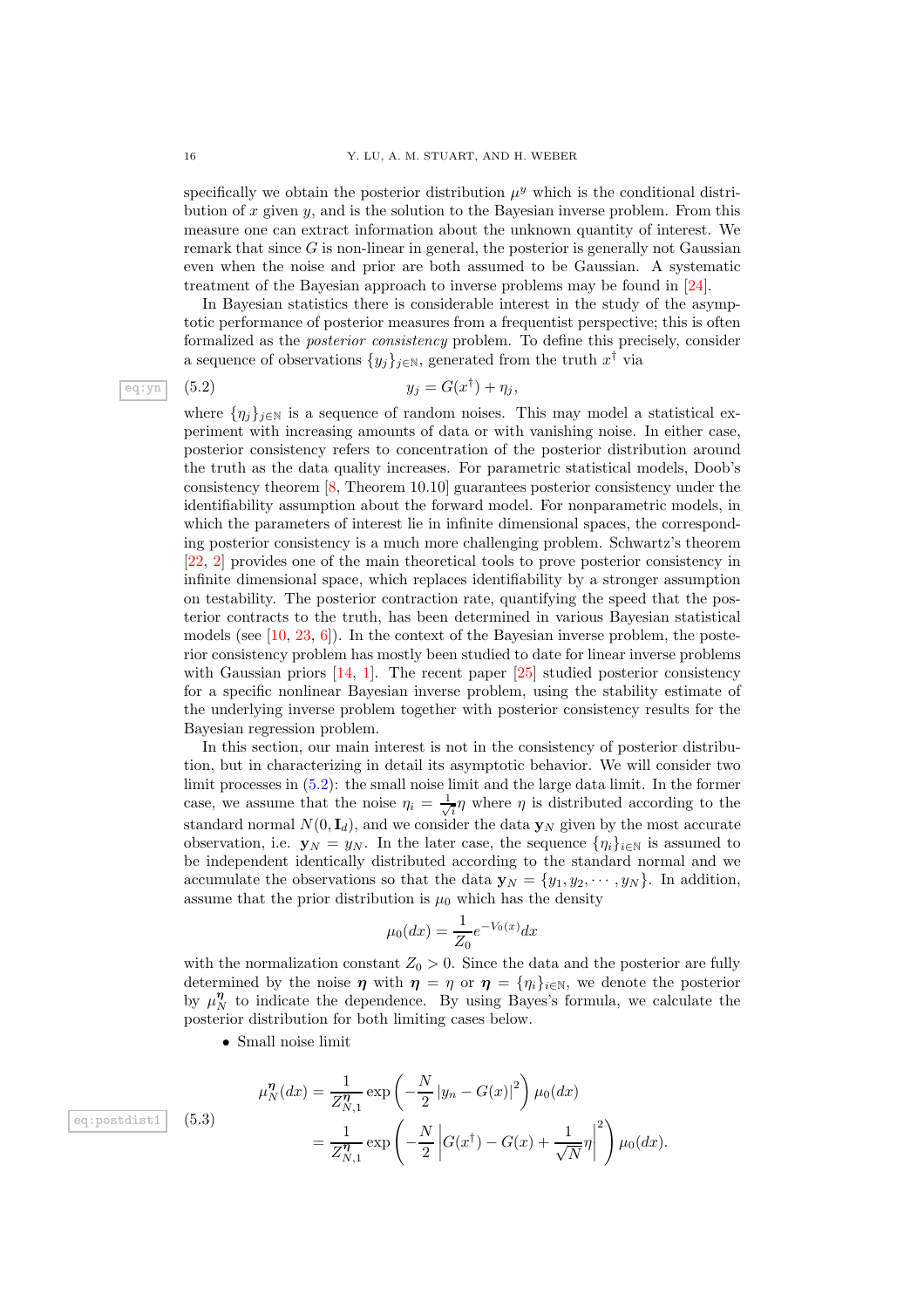• Large data limit

<span id="page-16-2"></span>
$$
\mu_n^{\eta}(dx) = \frac{1}{Z_{N,2}^{\eta}} \exp\left(-\frac{1}{2} \sum_{i=1}^N |y_i - G(x)|^2\right) \mu_0(dx)
$$
  
= 
$$
\frac{1}{Z_{N,2}^{\eta}} \exp\left(-\frac{1}{2} \sum_{i=1}^N |G(x^{\dagger}) - G(x) + \eta_i|^2\right) \mu_0(dx).
$$

In both cases, we are interested in the limiting behavior of the posterior distribution  $\mu_N^{\eta}$  as  $N \to \infty$ . We divide our discussion below according to whether the noise is fixed or is considered a random variable. For a fixed realization of noise  $\eta = \eta$ , by applying the theory developed in the previous section, we show the asymptotic normality for  $\mu_N^{\eta}$  in the small noise limit. Furthermore, we obtain a Bernstein-Von Mises type theorem for  $\mu_N^{\eta}$  with respect to both limit processes, small noise and large data.

5.1. Asymptotic Normality. In this subsection, we assume that the data is generated from the truth  $x^{\dagger}$  and a single realization of the Gaussian noise  $\eta^{\dagger}$ , i.e.

$$
y = G(x^{\dagger}) + \frac{1}{\sqrt{N}} \eta^{\dagger}.
$$

Then the resulting posterior distribution  $\mu_N^{\eta}$  has the density of the form

$$
\mu_N^{\eta}(dx) = \frac{1}{Z_N^{\eta}} \exp\left(-\frac{N}{2}|y - G(x)|^2 - V_0(x)\right) dx
$$
  
= 
$$
\frac{1}{Z_N^{\eta}} \exp\left(-\frac{N}{2}|G(x^{\dagger}) - G(x) + \frac{1}{\sqrt{N}}\eta^{\dagger}|^2 - V_0(x)\right) dx
$$

where  $Z_N^{\eta}$  is the normalization constant. Notice that  $\mu_N^{\eta}$  has the same form as the measure defined in [\(1.1\)](#page-1-0) with  $\varepsilon = \frac{1}{N}$ ,  $V_1^{\varepsilon}(x) = V_1^N(x) := \frac{1}{2}|G(x^{\dagger}) - G(x) + \frac{1}{\sqrt{2}}$  $\frac{1}{N}\eta^{\dagger}|^2$ and  $V_2(x) = V_0(x)$ .

Now we consider the asymptotics of the measure  $\mu_N^{\eta}$  in the limit  $N \to \infty$ , under the following two different assumptions on  $V_0$  and  $G$ :

 $\begin{array}{ll}\text{assum-bip} \end{array}\quad \textbf{Assumptions 5.1.} \ \ (i)\ \ V_0\in C^2(\mathbf{R}^d;\mathbf{R}),\ G\in C^3(\mathbf{R}^d;\mathbf{R}^d)\ \ and\ G(x)=G(x^\dagger)\ \ im-\ \ \end{array}$ plies  $x = x^{\dagger}$ . Moreover, G is a homeomorphism in the neighborhood of  $x^{\dagger}$ .

<span id="page-16-0"></span>(*ii*)  $V_0 \in C^2(\mathbf{R}^d;\mathbf{R})$ ,  $G \in C^3(\mathbf{R}^d;\mathbf{R}^d)$  and the zero set of the equation  $G(x)$  =  $G(x_1^{\dagger})$  is  $\{x_i^{\dagger}\}_{i=1}^n$ . Moreover  $x_1^{\dagger}=x^{\dagger}$  and  $G$  is a homeomorphism in the neighborhood *of*  $x_i^{\dagger}$ .

Clearly in either case above, the potentials  $V_1^{\varepsilon}$  and  $V_2$  satisfy the Assumption [2.3.](#page-2-2) In particular, we have  $V_1^{\varepsilon}(x) \to V_1(x) := \frac{1}{2}|G(x^{\dagger}) - G(x)|^2$  for any  $x \in \mathbb{R}^d$  and that  $D^2V_1(x_i^{\dagger}) = DG(x_i^{\dagger})^TDG(x_i^{\dagger})$ . Recall the set of Gaussian measures A and the set of Gaussian mixtures  $\mathcal{M}_n$  and  $\mathcal{M}_n^{\xi}$  (defined in [\(4.1\)](#page-9-2) and [\(4.2\)](#page-9-3)). Again, we set  $\xi = (\xi_1, \xi_2)$  such that  $\xi_1 \in (0, 1)$  and  $\min_{i \neq j} |x^i - x^j| \ge \xi_2 > 0$ .

The following theorem concerning the asymptotic normality of  $\mu_N^{\eta}$  is a direct consequence of Corollary [3.4](#page-4-2) and Corollary [4.4.](#page-11-4)

#### thm:bip Theorem 5.2.

<span id="page-16-1"></span>(i) *Suppose Assumptions* [5.1](#page-16-0) *(i) holds. Given any*  $N \in \mathbb{N}$ , let  $\nu_N = N(m_N, \frac{1}{N} \Sigma_N) \in$  $\mathcal A$  *be a minimizer of the functional*  $\nu \mapsto D_{KL}(\nu||\mu_N^{\boldsymbol\eta})$  within  $\mathcal A$ *. Then*  $D_{KL}(\nu_N||\mu_N^{\boldsymbol\eta}) \downarrow$ 0 *as*  $N \to \infty$ *. Moreover,*  $m_N \to x^{\dagger}$  *and*  $\Sigma_N \to (DG(x^{\dagger})^T DG(x^{\dagger}))^{-1}$ *.* 

eq:muepsBIP  $(5.5)$ 

eq:postdist2  $(5.4)$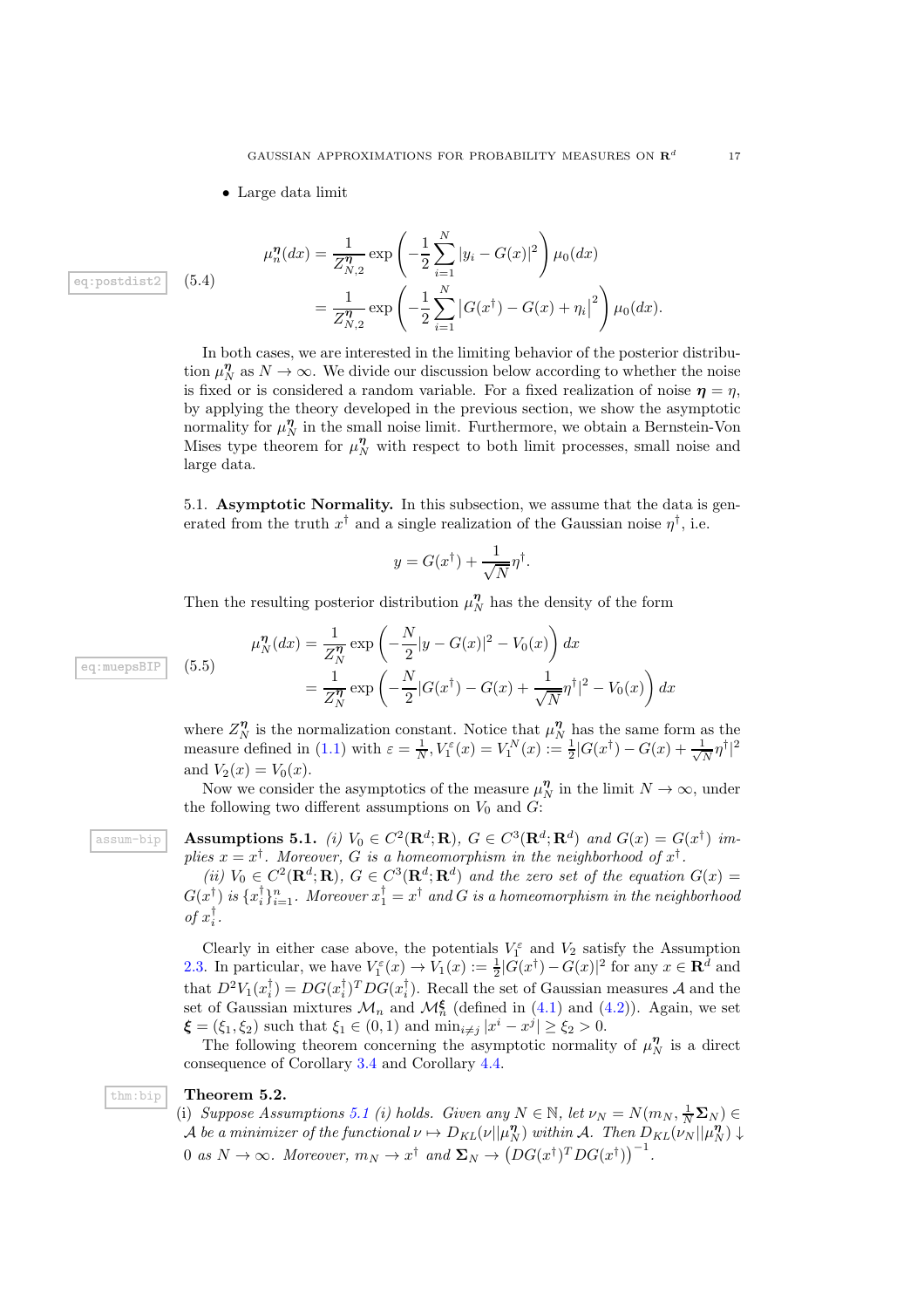(ii) *Suppose Assumptions* [5.1](#page-16-0) *(ii) holds.* Given any  $N \in \mathbb{N}$ , let  $\nu_N \in \mathcal{M}_n^{\xi}$  be a *minimizer of the functional*  $\nu \mapsto D_{KL}(\nu||\mu_N^{\eta})$  *within*  $\mathcal{M}_n^{\xi}$ . Let  $\nu_N = \sum_{i=1}^N \alpha_N^i \nu_N^i$ with  $\nu_N^i = N(m_N^i, \frac{1}{N} \Sigma_N^i)$ . Then it holds that as  $N \to \infty$ 

$$
m_N^i \to x_i^{\dagger}, \Sigma_N^i \to \left(DG(x_i^{\dagger})^T DG(x_i^{\dagger})\right)^{-1} \text{ and } \alpha_N^i \to \frac{\left[\det DG(x_i^{\dagger})\right]^{-1} \cdot e^{-V_0(x_i^{\dagger})}}{\sum_{j=1}^n \left[\det DG(x_j^{\dagger})\right]^{-1} \cdot e^{-V_0(x_j^{\dagger})}}.
$$

Theorem [5.2](#page-16-1) (i) states that the measure  $\mu_N^{\eta}$  is asymptotically Gaussian when certain uniqueness and stability properties hold in the inverse problem. Moreover, in this case, the asymptotic Gaussian distribution is fully determined by the truth and the forward map, and is independent of the prior. In the case where the uniqueness fails, but the data only corresponds to a finite number of unknowns, Theorem [5.2](#page-16-1) (ii) demonstrates that the measure  $\mu_N^{\eta}$  is asymptotically a Gaussian mixture, with each Gaussian mode independent of the prior. However, prior beliefs affect the proportions of the individual Gaussian components within the mixture; more precisely, the un-normalized weights of each Gaussian mode are proportional to the value of the prior evaluated at the corresponding unknown.

*Remark* 5.3. In general, when  $\{\eta_i\}_{i\in\mathbb{N}}$  is a sequence of fixed realizations of the normal distribution, Theorem [5.2](#page-16-1) does not hold for the measure  $\mu_N^{\eta}$  defined in [\(5.4\)](#page-16-2) in the large data case. However, we will show that  $D_{KL}(\nu_N || \mu_N^{\eta})$  will converge to zero in some average sense; see Theorem [5.4.](#page-18-0)

5.2. A Bernstein-Von Mises type result. The asymptotic Gaussian phenomenon in Theorem [5.2](#page-16-1) is very much in the same spirit as the celebrated Bernstein-Von Mises (BvM) theorem [\[8\]](#page-22-1). This theorem asserts that for a certain class of regular priors, the posterior distribution converges to a Gaussian distribution, independently of the prior, as the sample size tends to infinity. Let us state the Bernstein-Von Mises theorem more precisely in the i.i.d case. Consider observing a set of i.i.d samples  $\mathbf{X}^N := \{X^1, X^2, \cdots, X^N\}$ , where  $X^i$  is drawn from distribution  $P_\theta$ , indexed by an unknown parameter  $\theta \in \Theta$ . Let  $P_{\theta}^{N}$  be the law of  $\mathbf{X}^{N}$ . Let  $\Pi$  be the prior distribution on  $\theta$  and denote by  $\Pi(\cdot|\mathbf{X}^{N})$  the resulting posterior distribution. The Bernstein-Von Mises Theorem is concerned with the behavior of the posterior  $\Pi(\cdot|\mathbf{X}^N)$  under the frequentist assumption that  $X^i$  is drawn from some true model  $P_{\theta_0}$ . A standard finite-dimensional BvM result (see e.g. [\[8,](#page-22-1) Theorem 10.1]) states that, under certain conditions on the prior  $\Pi$  and the model  $P_{\theta}$ , as  $N \to \infty$ 

eq: bvm1 (5.6) 
$$
d_{TV}\left(\Pi(\theta|\mathbf{X}^N), N\left(\hat{\theta}_N, \frac{1}{N}I_{\theta_0}^{-1}\right)\right) \xrightarrow{P_{\theta_0}^N} 0
$$

<span id="page-17-0"></span>where  $\hat{\theta}_N$  is an efficient estimator for  $\theta$ ,  $I_{\theta}$  is the Fisher information matrix of  $P_{\theta}$ and  $d_{TV}$  represents the total variation distance. As an important consequence of the BvM result, Bayesian credible sets are asymptotically equivalent to frequentist confidence intervals. Moreover, it has been proved that the optimal rate of convergence in the Bernstein-Von Mises theorem is  $O(1/\sqrt{N})$ ; see, for instance, [\[5,](#page-22-20) [11\]](#page-22-21). This means that for any  $\delta > 0$ , there exists  $M = M(\delta) > 0$  such that

$$
\boxed{\text{eq: bvm2}} \quad (5.7) \qquad P_{\theta_0}^N\left(\mathbf{X}^N: d_{TV}\left(\Pi(\theta|\mathbf{X}^N), N\left(\hat{\theta}_N, \frac{1}{N}I_{\theta_0}^{-1}\right)\right) \ge M\frac{1}{\sqrt{N}}\right) \le \delta
$$

<span id="page-17-1"></span>Unfortunately, ByM results like  $(5.6)$  and  $(5.7)$  do not fully generalize to infinite dimensional spaces, see counterexamples in [\[9\]](#page-22-22). Regarding the asymptotic frequentist properties of posterior distributions in nonparametric models, various positive results have been obtained recently, see e.g. [\[10,](#page-22-14) [23,](#page-22-15) [14,](#page-22-17) [15,](#page-22-23) [6,](#page-22-16) [7\]](#page-22-24). For the convergence rate in the nonparametric case, we refer to [\[10,](#page-22-14) [23,](#page-22-15) [6\]](#page-22-16).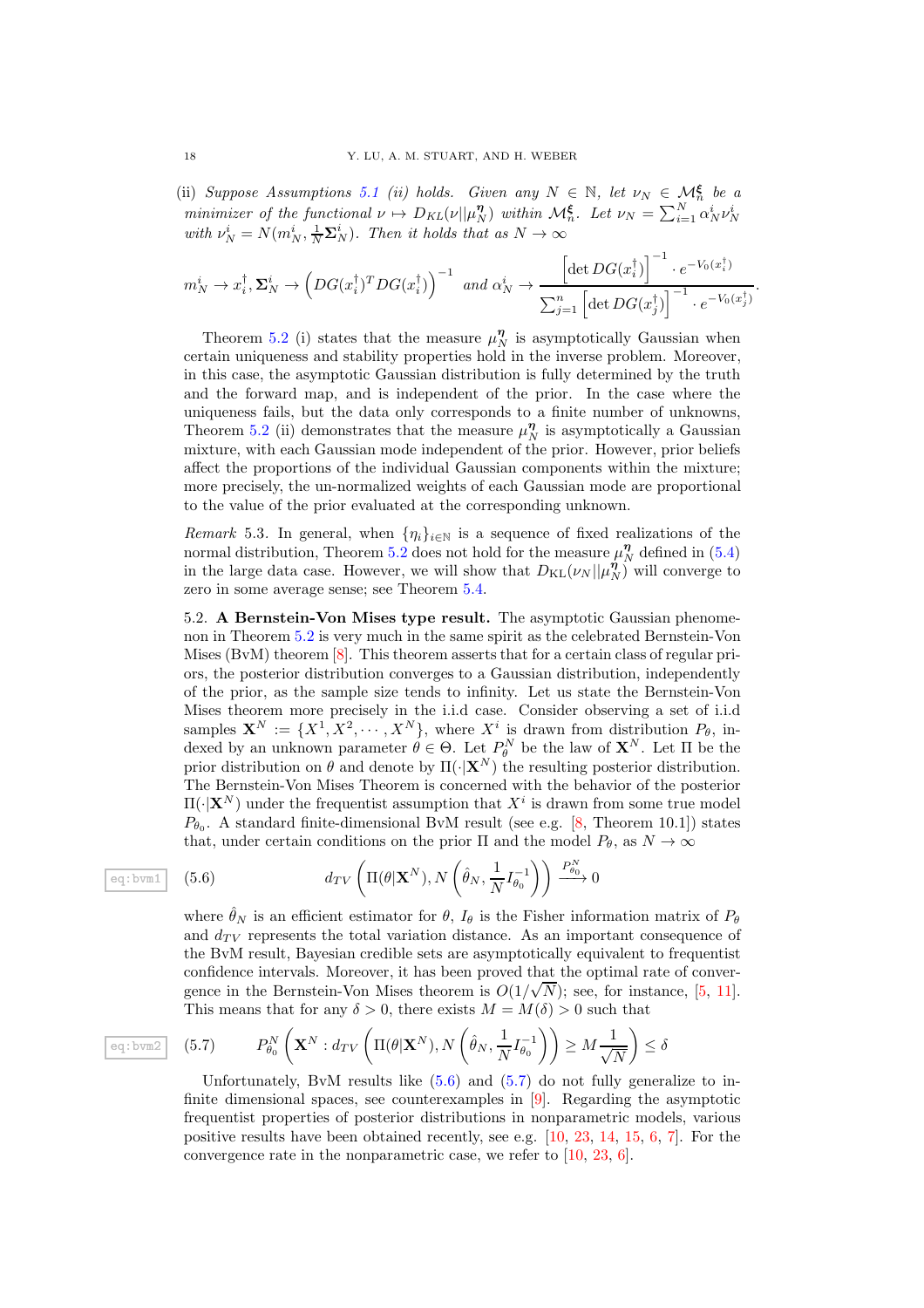In the remainder of the section, we prove a Bernstein-Von Mises type result for the posterior distribution  $\mu_N^{\eta}$  defined by [\(5.3\)](#page-15-1) and [\(5.4\)](#page-16-2). If we view the observational noise  $\eta$  and  $\eta_i$  appearing in the data as random variables, then the posterior measures appearing become random probability measures. Furthermore, exploiting the randomness of the  $\eta_i$ , we claim that the posterior distribution in the large date case can be rewritten in the form of the small noise case. Indeed, by completing the square, we can write the expression  $(5.4)$  as

(5.8) 
$$
\mu_N^{\eta}(dx) = \frac{1}{\overline{Z}_{N,2}^{\eta}} \exp\left(-\frac{N}{2}|G(x^{\dagger}) - G(x) + \frac{1}{N}\sum_{i=1}^{N}\eta_i|^2\right)dx
$$

Observe that  $\mathcal{L}\left(\frac{1}{N}\sum_{i=1}^{N}\eta_i\right) = \mathcal{L}(\frac{1}{\sqrt{l}})$  $\frac{1}{N}\eta$  =  $N(0, \frac{1}{N}I_d)$  due to the normality assumptions on  $\eta$  and  $\eta_i$ . As a consequence it makes no difference which formulation is chosen when one is concerned with the statistical dependence of  $\mu_N^{\eta}$  on the law of  $\eta$ . For this reason, we will only prove the Bernstein-Von Mises result for  $\mu_N^{\eta}$  given directly in the form  $(5.3)$ .

For notational simplicity, we write the noise level  $\sqrt{\varepsilon}$  in place of  $\frac{1}{\sqrt{\varepsilon}}$  $\frac{1}{N}$  and consider random observations  $\{y_{\varepsilon}\}\text{, generated from a truth } x^{\dagger} \text{ and normal noise } \eta \text{, i.e.}$ 

$$
y_{\varepsilon} = G(x^{\dagger}) + \sqrt{\varepsilon}\eta.
$$

Given the same prior defined as before, we obtain the posterior distribution

$$
\mu_{\varepsilon}^{\eta}(dx) = \frac{1}{Z_{\mu,\varepsilon}^{\eta}} \exp\left(-\frac{1}{2\varepsilon}|y_{\varepsilon} - G(x)|^2 - V_0(x)\right) dx
$$
  
= 
$$
\frac{1}{Z_{\mu,\varepsilon}^{\eta}} \exp\left(-\frac{1}{2\varepsilon}|G(x^{\dagger}) - G(x) + \sqrt{\varepsilon}\eta|^2 - V_0(x)\right) dx.
$$

For any fixed  $\eta$ , let  $\nu_{\varepsilon}^{\eta}$  be the best Gaussian measure which minimizes the Kullback-Leibler divergence  $D_{\text{KL}}(\nu||\mu_{\varepsilon}^{\eta})$  over A. For ease of calculations, from now on we only consider the rate of convergence under Assumption [5.1](#page-16-0) (i); the other case can be dealt with in the same manner, see Remark [5.9.](#page-21-0) The main result is as follows.

# eq:expdkl  $(5.9)$

eq:bvm3

 $t_{\text{thm}: \text{expdk1}}$  Theorem 5.4. *There exists*  $C > 0$  *such that*  $P_{KL}(\nu_{\varepsilon}^{\eta}||\mu_{\varepsilon}^{\eta}) \leq C\varepsilon$ 

<span id="page-18-2"></span><span id="page-18-0"></span> $as \varepsilon \downarrow 0.$ 

With the help of Pinsker's inequality  $(2.1)$  as well as the Markov inequality, one can derive the following BvM-type result from Theorem [5.4.](#page-18-0)

<span id="page-18-1"></span>**Corollary 5.5.** For any  $\delta > 0$ , there exists a constant  $M = M(\delta) > 0$  such that

(5.10) 
$$
\mathbb{P}^{\eta}(\eta: d_{TV}(\mu_{\varepsilon}^{\eta}, \nu_{\varepsilon}^{\eta}) \geq M \sqrt{\varepsilon}) \leq \delta
$$

 $when \varepsilon \downarrow 0.$ 

*Remark* 5.6*.* By comparing the classical BvM result [\(5.7\)](#page-17-1) with our new BvM-type result [\(5.10\)](#page-18-1), we see that the asymptotic Gaussian distribution  $N(\hat{\theta}_N, \frac{1}{N}I_{\theta_0}^{-1})$  is replaced by the best (with respect to Kullback-Leibler minimization) Gaussian  $\nu_{\varepsilon}^{\eta}$ and that the optimal convergence rate  $\mathcal{O}(\sqrt{\varepsilon})$  is also achieved.

*Remark* 5.7. For fixed realization of the noise  $\eta$ , we have shown in Theorem [5.2](#page-16-1) (i) that  $D_{KL}(\nu_N||\mu_N^n) \downarrow 0$  as  $N \to \infty$ . In fact, by following the proof of the Laplace method, one can prove that  $D_{KL}(\nu_N || \mu_N^{\eta}) = \mathcal{O}(1/\sqrt{N})$ . However, we obtain higher convergence rate in [\(5.9\)](#page-18-2) (with  $\varepsilon$  replacing  $1/N$ ) mainly because of symmetric cancellations in the evaluation of Gaussian integrals.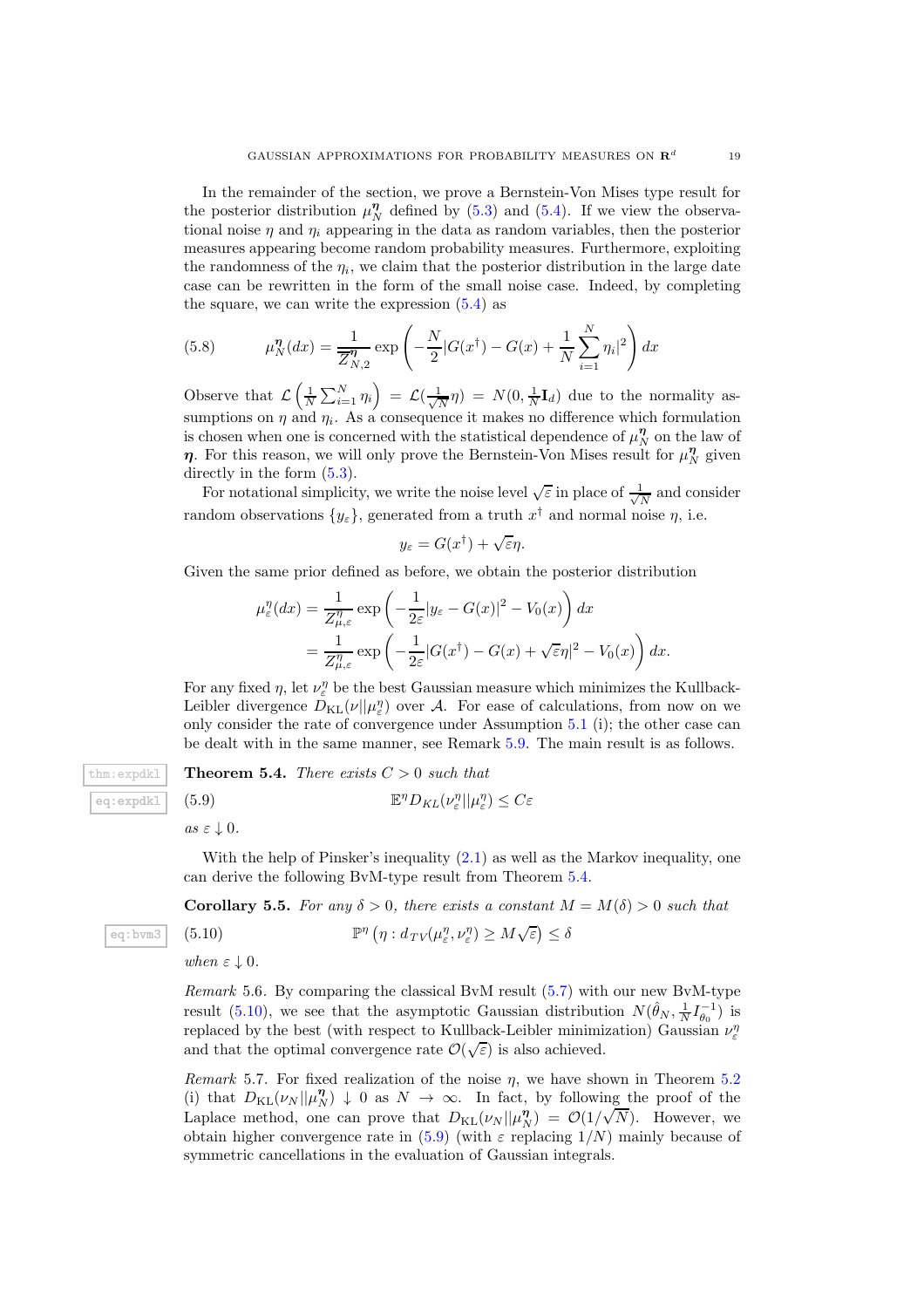We start the proof of Theorem [5.4](#page-18-0) with an averaging estimate for the normalization constant  $Z_{\mu,\varepsilon}^{\eta}$ .

Lemma 5.8.

eq: 
$$
\exp \log Z
$$
 (5.11)  $\mathbb{E}^{\eta} \log Z_{\mu,\varepsilon}^{\eta} \leq \frac{d}{2} \log(2\pi\varepsilon) - V_0(x^{\dagger}) + \log \det DG(x^{\dagger}) + r_{\varepsilon}$ 

*where*  $r_{\varepsilon} \leq C \varepsilon$  *for some*  $C > 0$  *independent* of  $\varepsilon$ *.* 

*Proof.* Take a constant  $\gamma \in (0, \frac{1}{2})$ . We write  $\mathbb{E}^{\eta} \log Z_{\mu, \varepsilon}^{\eta}$  as the sum

$$
\mathbb{E}^{\eta} \log Z_{\mu,\varepsilon}^{\eta} = \mathbb{E}^{\eta} \left( \log Z_{\mu,\varepsilon}^{\eta} \mathbf{1}_{|\eta| \leq \varepsilon^{-\gamma}} \right) + \mathbb{E}^{\eta} \left( \log Z_{\mu,\varepsilon}^{\eta} \mathbf{1}_{|\eta| \geq \varepsilon^{-\gamma}} \right) =: I_1 + I_2.
$$

We first find an upper bound for  $I_2$ . By definition,

$$
Z_{\mu,\varepsilon}^{\eta} = \int_{\mathbf{R}^d} \exp\left(-\frac{1}{2\varepsilon} |G(x^{\dagger}) - G(x) + \sqrt{\varepsilon}\eta|^2 - V_0(x)\right) dx
$$
  

$$
\leq \int_{\mathbf{R}^d} e^{-V_0(x)} dx = Z_0.
$$

It follows that

$$
I_2 \le \log Z_0 \cdot P^{\eta}(\eta : |\eta| \ge \varepsilon^{-\gamma}) \le \log Z_0 \cdot e^{-\varepsilon^{-2\gamma}}.
$$

For  $I_1$ , we need to estimate  $Z_{\mu,\varepsilon}^{\eta}$  under the assumption that  $|\eta| \leq \varepsilon^{-\gamma}$ . Thanks to the condition (i) on G, when  $\varepsilon \ll 1$  there exists a unique  $m_{\varepsilon,\eta}^{\dagger}$  such that  $G(m_{\varepsilon,\eta}^{\dagger}) =$  $G(x^{\dagger}) + \sqrt{\varepsilon}\eta$ . Moreover, denoting by H the inverse of G in the neighborhood of  $G(x^{\dagger})$ , we get from Taylor expansion that

<span id="page-19-1"></span>(5.12) 
$$
m_{\varepsilon,\eta}^{\dagger} = x^{\dagger} + DH(G(x^{\dagger}))\sqrt{\varepsilon}\eta + \varepsilon \sum_{|\alpha|=2} \partial_{\alpha}H(\xi G(x^{\dagger}) + (1-\xi)\sqrt{\varepsilon}\eta)\eta^{\alpha}
$$

with some  $\xi \in (0,1)$ . Thanks to the smoothness assumption on G, the function H is at least three times differentiable and hence the coefficients in the summation are uniformly bounded. Moreover, noting that  $DH(G(x^{\dagger})) = DG(x^{\dagger})^{-1}$ , we obtain

eq: 
$$
\overline{m}_{\varepsilon,\eta}^{\dagger} = x^{\dagger} + DG(x^{\dagger})^{-1} \sqrt{\varepsilon} \eta + \varepsilon R_{\varepsilon}(\eta)
$$

where  $\limsup_{\varepsilon\downarrow 0}$   $|R_{\varepsilon}(\eta)| \leq C|\eta|^2$  for some positive C which is independent of  $\varepsilon$  and η. Next, according to the proof of Lemma [3.2,](#page-4-0) given any sufficiently small  $\delta > 0$ , we can write  $Z_{\mu,\varepsilon}^{\eta} = I_{\varepsilon}^{\delta,\eta} + J_{\varepsilon}^{\delta,\eta}$  where  $|J_{\varepsilon}^{\delta,\eta}| \leq Ce^{-\frac{C}{\varepsilon}}$  with some  $C > 0$  independent of  $\eta$  and

<span id="page-19-0"></span>
$$
I_{\varepsilon}^{\delta,\eta} = \int_{B_{\varepsilon}^{\delta,\eta}} \exp\left(-\frac{1}{2\varepsilon} |G(x^{\dagger}) - G(x) + \sqrt{\varepsilon}\eta|^2 - V_0(x)\right) dx
$$

with  $B_{\varepsilon}^{\delta,\eta} := B(m_{\varepsilon,\eta}^{\dagger},\delta)$ . Now we seek bounds for  $I_{\varepsilon}^{\delta,\eta}$ . Thanks to Assumption [5.1](#page-16-0) (i) and the fact that  $m^{\dagger}_{\varepsilon,\eta} \to 0$ , G is a homeomorphism in the neighborhood of  $m^{\dagger}_{\varepsilon,\eta}$ . Therefore there exist positive constants  $\delta_1 < \delta_2$  depending only on  $\delta$  such that  $B(G(m^{\dagger}_{\varepsilon,\eta}),\delta_1) \subset G(B^{\delta,\eta}_{\varepsilon}) \subset B(G(m^{\dagger}_{\varepsilon,\eta}),\delta_2)$ . After applying the transformation  $x \mapsto H(x)$  in evaluation of the integral  $I_{\varepsilon}^{\delta,\eta}$ , we get

$$
\tilde{I}_{\varepsilon}^{\delta_1,\eta} \leq I_{i,\varepsilon}^{\delta,\eta} \leq \tilde{I}_{\varepsilon}^{\delta_2,\eta}
$$

where

$$
\tilde{I}_{\varepsilon}^{\delta,\eta} := \int_{B(0,\delta)} \exp\left(-\frac{1}{2\varepsilon}|y|^2 - V_0 \circ H(y + G(m_{\varepsilon,\eta}^{\dagger}))\right) \det(DH(y + G(m_{\varepsilon,\eta}^{\dagger}))dy).
$$

In order to estimate  $\tilde{I}_{\varepsilon}^{\delta,\eta}$ , in  $B(0,\delta)$  with some small  $\delta$  we define two auxiliary functions by setting  $f_{\varepsilon,\eta}(\cdot) := \exp(-V_0 \circ H(\cdot + G(m_{\varepsilon,\eta}^{\dagger}))) \det(DH(\cdot + G(m_{\varepsilon,\eta}^{\dagger}))$  and  $L(\cdot) := \exp(-V_0 \circ H(G(\cdot))) \det(DH(G(\cdot))) = \exp(-V_0(\cdot))/\det(DG(\cdot)).$  It is worthy to note that within the ball  $B(0, \delta)$ , all derivatives up to second order of  $f_{\varepsilon, \eta}$  as well

eq:mdagger0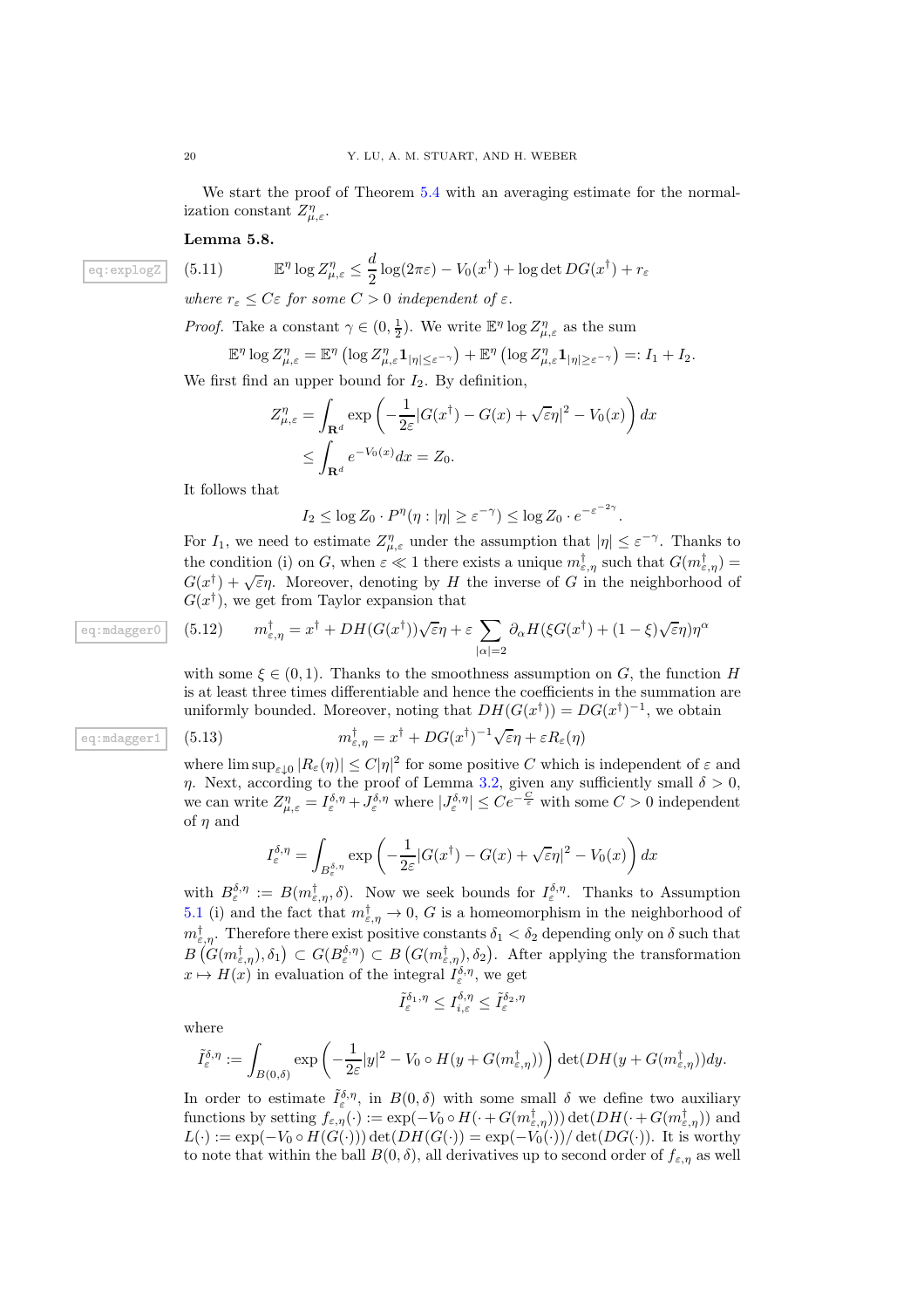as of L can be bounded uniformly with respect to sufficiently small  $\varepsilon$  and  $\eta$  such that  $|\eta| \leq \varepsilon^{-\gamma}$ . Taking the equation [\(5.13\)](#page-19-0) into account, we can expand L near  $m^{\dagger}$ to get that

eq:feps-eta1  $(5.14)$ 

<span id="page-20-0"></span>
$$
f_{\varepsilon,\eta}(0) = L(m_{\varepsilon,\eta}^{\dagger})
$$
  
=  $L(x^{\dagger}) + \nabla L(x^{\dagger})^T (m_{\varepsilon,\eta}^{\dagger} - x^{\dagger}) + \frac{1}{2} (m_{\varepsilon,\eta}^{\dagger} - x^{\dagger})^T \nabla^2 L(\theta x^{\dagger} + (1 - \theta) m_{\varepsilon,\eta}^{\dagger}) (m_{\varepsilon,\eta}^{\dagger} - x^{\dagger})$   
=  $\frac{\exp(-V_0(x^{\dagger}))}{\det(DG(x^{\dagger}))} + \varepsilon^{\frac{1}{2}} \nabla L(x^{\dagger})^T DG(x^{\dagger})^{-1} \eta + r_{1,\varepsilon,\eta}$ 

with some  $\theta \in (0,1)$  and the residual  $|r_{1,\varepsilon,\eta}| \leq C\varepsilon |\eta|^2$  for some  $C > 0$ . Moreover, for any  $y \in B(0,\delta)$ ,

eq:feps-eta2 (5.15) 
$$
f_{\varepsilon,\eta}(y) = f_{\varepsilon,\eta}(0) + \nabla f_{\varepsilon,\eta}(0)^T y + \frac{1}{2} y^T \nabla^2 f_{\varepsilon,\eta}(\xi y) y
$$

<span id="page-20-1"></span>for some  $\xi = \xi(y) \in (0, 1)$ . Then it follows from  $(5.14)$  and  $(5.15)$  that (5.16)

$$
\tilde{I}_{\varepsilon}^{\delta,\eta} = \int_{B(0,\delta)} \exp(-\frac{1}{2\varepsilon}|y|^2) f_{\varepsilon,\eta}(y) dy
$$
\n
$$
= \varepsilon^{\frac{d}{2}} \int_{B(0,\varepsilon^{-\frac{1}{2}\delta})} \exp(-\frac{1}{2}|y|^2) f_{\varepsilon,\eta}(\varepsilon^{\frac{1}{2}}y) dy
$$
\n
$$
= \varepsilon^{\frac{d}{2}} \left( f_{\varepsilon,\eta}(0) \int_{B(0,\varepsilon^{-\frac{1}{2}\delta})} \exp(-\frac{1}{2}|y|^2) dy + \frac{\varepsilon}{2} \int_{B(0,\varepsilon^{-\frac{1}{2}\delta})} \exp(-\frac{1}{2}|y|^2) y^T \nabla^2 f_{\varepsilon,\eta}(\xi y) y dy \right)
$$
\n
$$
= (2\pi\varepsilon)^{\frac{d}{2}} \left( \frac{\exp(-V_0(x^{\dagger}))}{\det(DG(x^{\dagger}))} + \nabla L(x^{\dagger})^T DG(x^{\dagger})^{-1} \sqrt{\varepsilon} \eta + r_{2,\varepsilon,\eta} \right)
$$

with  $|r_{2,\varepsilon,\eta}| \leq C\varepsilon |\eta|^2$ . Notice that the linear term in the expansion [\(5.15\)](#page-20-1) vanishes from the second line to the third line because the the domain of integration is symmetric about the origin; the final equality holds because we have counted the exponentially decaying Gaussian integral outside of the ball  $B(0, \varepsilon^{-\frac{1}{2}}\delta)$  in the residual  $r_{2,\varepsilon,\eta}$ . Hence we obtain that for  $|\eta| \leq \varepsilon^{-\gamma}$  and  $\varepsilon$  small enough

$$
I_{\varepsilon,\eta}^{\delta} = (2\pi\varepsilon)^{\frac{d}{2}} \left( \frac{\exp(-V_0(x^{\dagger}))}{\det(DG(x^{\dagger}))} + \varepsilon^{\frac{1}{2}} \nabla L(x^{\dagger})^T DG(x^{\dagger})^{-1} \eta + r_{2,\varepsilon,\eta} \right)
$$

with  $|r_{2,\varepsilon,\eta}| \leq C\varepsilon |\eta|^2$ . As a result,  $Z_{\mu,\varepsilon}^{\eta}$  satisfies the same bound as above. Then by using the Taylor expansion of the log function, one obtains that

$$
\log Z_{\mu,\varepsilon}^{\eta} = \log \left( \frac{(2\pi\varepsilon)^{\frac{d}{2}} \exp(-V_0(x^{\dagger}))}{\det(DG(x^{\dagger}))} \right) + \varepsilon^{\frac{1}{2}} p^T \eta + r_{3,\varepsilon,\eta}
$$

where p is vector depending only on  $L, G, V_0$  and  $x^{\dagger}$  and  $|r_{3,\varepsilon,\eta}| \leq C\varepsilon |\eta|^2$ . This implies that when  $\varepsilon$  is sufficiently small,

$$
I_1 = \mathbb{E}^{\eta} \left( \log Z_{\mu,\varepsilon}^{\eta} \mathbf{1}_{|\eta| \leq \varepsilon^{-\gamma}} \right) = \frac{d}{2} \log(2\pi\varepsilon) - V_0(x^{\dagger}) + \log \det DG(x^{\dagger}) + r_{\varepsilon}.
$$

with  $|r_{\varepsilon}| \leq C\varepsilon$ . Again the first order term  $\varepsilon^{\frac{1}{2}} p^T \eta$  vanishes because of the symmetry in integration; the bound  $|r_{\varepsilon}| \leq C\varepsilon$  follows from the bound for  $r_{3,\varepsilon,\eta}$  and the Gaussian tail bound. This completes the proof. Gaussian tail bound. This completes the proof.

<span id="page-20-2"></span>*Proof of Theorem [5.4.](#page-18-0)* We prove the theorem by constructing a family of Gaussian measures  $\{\overline{\nu}_\varepsilon^\eta\}$  such that

eq: 
$$
\exp\left(\frac{1}{2}\pi\right)
$$
 (5.17)  $\mathbb{E}^{\eta}D_{\mathrm{KL}}(\overline{\nu}_{\varepsilon}^{\eta}||\mu_{\varepsilon}^{\eta}) \leq C\varepsilon$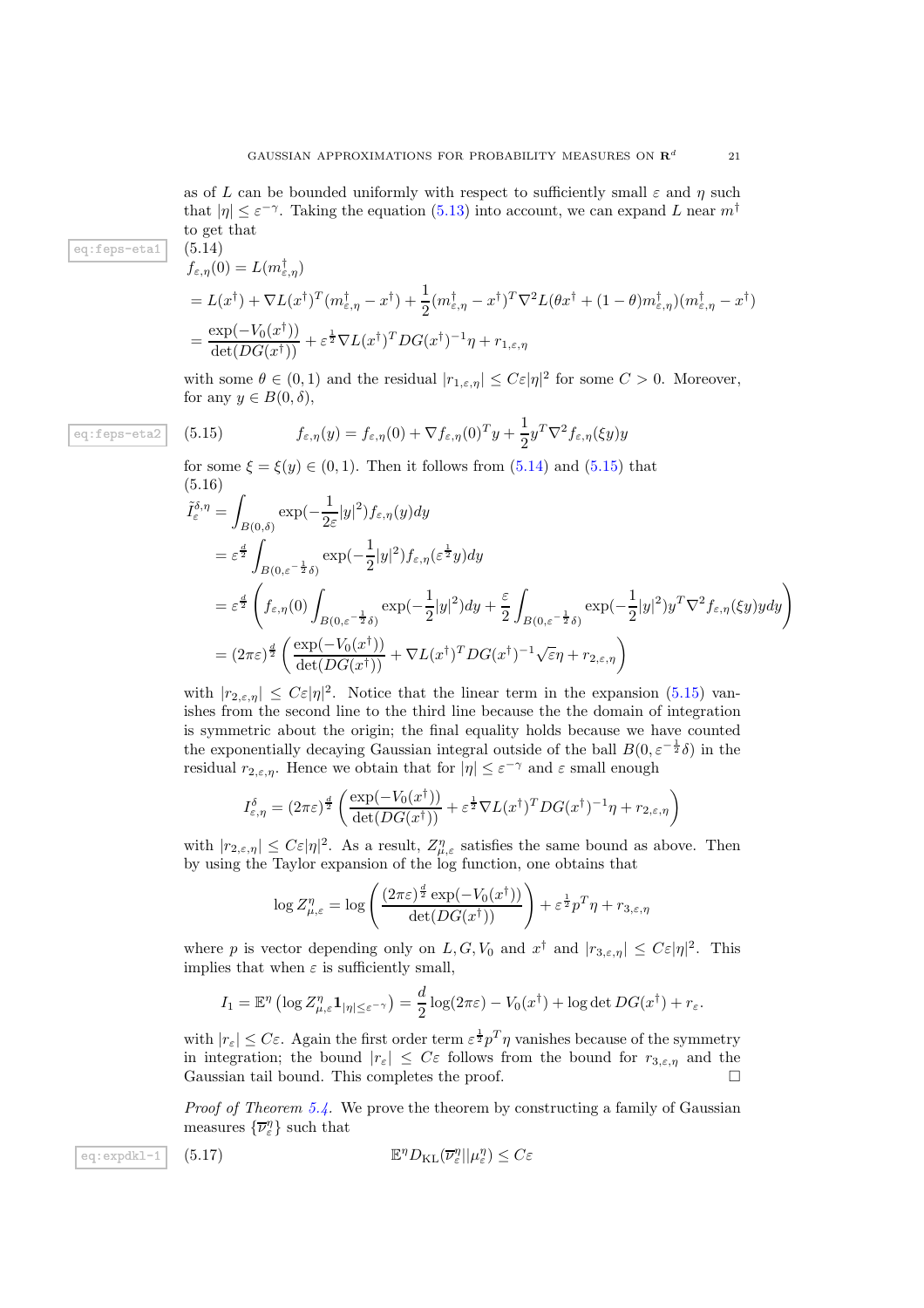for some  $C > 0$ . Then the theorem is proved by the optimality of  $\nu_{\varepsilon,\eta}$ . Recall that  $m_{\varepsilon,\eta}^{\dagger}$  is defined by [\(5.12\)](#page-19-1). Fixing  $\gamma \in (0, \frac{1}{2})$ , we define  $\overline{\nu}_{\varepsilon}^{\eta} = N(\overline{m}_{\varepsilon,\eta}, \overline{\Sigma}_{\varepsilon,\eta})$  with  $\overline{m}_{\varepsilon,n}$  defined by

$$
\overline{m}_{\varepsilon,\eta} = \begin{cases} m_{\varepsilon,\eta}^{\dagger} & \text{if } |\eta| \leq \varepsilon^{-\gamma}, \\ x^{\dagger} & \text{otherwise} \end{cases}
$$

and that  $\overline{\Sigma}_{\varepsilon,\eta} = DG(\overline{m}_{\varepsilon,\eta})^{-1}$ . Clearly, when  $\varepsilon$  is small enough,  $\overline{m}_{\varepsilon,\eta}$  admits an expansion similar to  $(5.12)$ . As a consequence, there exist positive constants  $C_1, c_2, C_2$  which are independent of  $\eta$ , such that  $\limsup_{\varepsilon \downarrow 0} |\overline{m}_{\varepsilon, \eta}| \leq C_1$  and  $c_2 \leq$  $\liminf_{\varepsilon \downarrow 0} \lambda_{\min}(\overline{\Sigma}_{\varepsilon,\eta}) < \limsup_{\varepsilon \downarrow 0} \text{Tr}(\Sigma_{\varepsilon}) \leq C_2$  hold for all  $\eta$ . With the above choice for  $(\overline{m}_{\varepsilon,\eta},\overline{\Sigma}_{\varepsilon,\eta}),$  an application of Lemma [3.7](#page-8-1) with  $V_1^{\varepsilon}(x) = \frac{1}{2}|G(x^{\dagger}) - G(x) + \sqrt{\varepsilon}\eta|^2$ and  $V_2(x) = V_0(x)$  yields that

<span id="page-21-1"></span>
$$
(5.18)\ \ D_{\mathrm{KL}}(\overline{\nu}_{\varepsilon}^{\eta}||\overline{\mu}_{\varepsilon}^{\eta}) = V_0(\overline{m}_{\varepsilon,\eta}) - \frac{d}{2}\log(2\pi\varepsilon) + \frac{1}{2}\log\det DG(\overline{m}_{\varepsilon,\eta}) + \log Z_{\mu,\varepsilon}^{\eta} + r_{\varepsilon}
$$

where  $r_{\varepsilon} \leq C \varepsilon$  with  $C = C(C_1, c_2, C_2, M_V)$ . By the definition of  $\overline{m}_{\varepsilon, \eta}$  and the expansion [\(5.12\)](#page-19-1), it follows from the Taylor expansion for the function  $x \mapsto V_0(x)$ +  $\frac{1}{2}$  log det  $DG(x)$  that when  $|\eta| \leq \varepsilon^{-\gamma}$  and  $\varepsilon$  is small enough,

<span id="page-21-2"></span>(5.19) 
$$
V_0(\overline{m}_{\varepsilon,\eta}) + \frac{1}{2} \log \det DG(\overline{m}_{\varepsilon,\eta}) = V_0(x^{\dagger}) + \frac{1}{2} \log \det DG(x^{\dagger}) + \sqrt{\varepsilon} q^T \eta + \tilde{r}_{\varepsilon,\eta}
$$

<span id="page-21-0"></span>with some  $q \in \mathbf{R}^d$  and  $|\tilde{r}_{\varepsilon,\eta}| \leq C\varepsilon$  for some  $C > 0$ . Then the estimate [\(5.17\)](#page-20-2) follows, by taking the expectation of  $(5.18)$  and using the equation  $(5.19)$  and Lemma [3.7.](#page-8-1)  $\Box$ 

rem:expdkl *Remark* 5.9*.* Theorem [5.4](#page-18-0) proves the rate of convergence with the assumption that G satisfies Assumption [5.1](#page-16-0) (i). However, the convergence rate remains the same when Assumption [5.1](#page-16-0) (ii) is fulfilled, and when the best Gaussian measure is replaced by the best Gaussian mixture.

#### 6. Conclusions

We have studied a methodology widely used in applications, yet little analyzed, namely the approximation of a given target measure by a Gaussian, or by a Gaussian mixture. We have employed relative entropy as a measure of goodness of fit. Our theoretical framework demonstrates the existence of minimizers of the variational problem, and studies their asymptotic form in a relevant small parameter limit where the measure concentrates; the small parameter limit is studied by use of tools from Gamma convergence. In the case of a target with asymptotically unimodal distribution the Gamma limit demonstrates perfect reconstruction by the approximate single Gaussian method in the measure concentration limit; and in the case of multiple modes it quantifies the errors resulting from using a single mode fit. Furthermore the Gaussian mixture is shown to overcome the limitations of a single mode fit, in the case of target measure with multiple modes. These ideas are exemplified in the analysis of a Bayesian inverse problem in the small noise or large data set limits, and connections made to the Bernstein-Von Mises theory from asymptotic statistics.

A key conclusion of this work is that Γ-convergence is a very natural tool for the study of algorithms in machine learning and asymptotic statistics. Interesting future directions for the application of ideas from Γ-convergence include the study of limiting problems in which the target probability measure concentrates on a manifold, together with the study of inverse problems in infinite dimensional spaces. New ideas will be needed to tackle both of these cases.

eq:expdkl2

eq:rhologdet